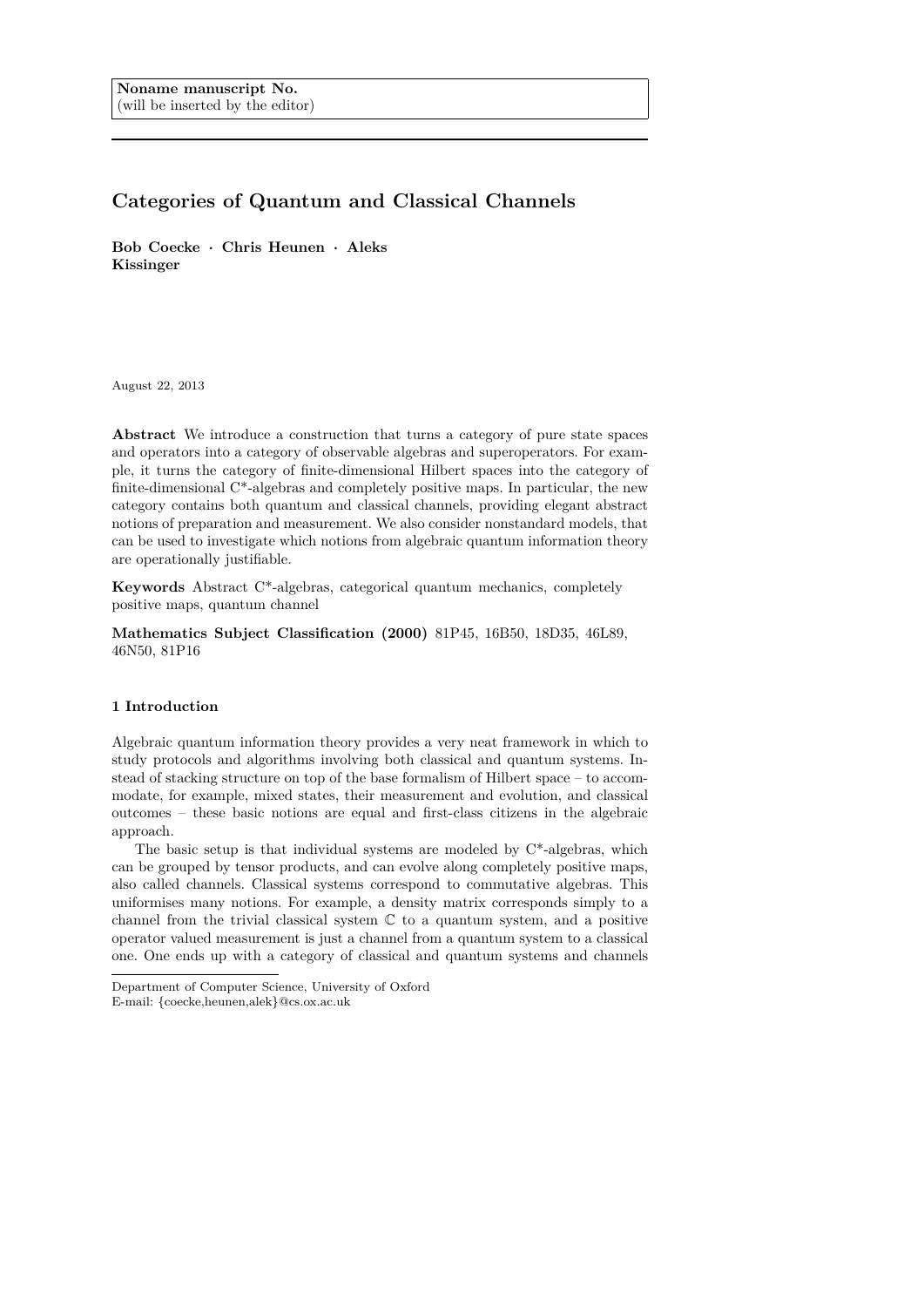between them. Advanced protocols can then be modeled by combining channels in sequence as well as in parallel. For more information we refer to [21, 22].

This paper abstracts that idea away from Hilbert spaces, in an attempt to obtain a more operational formalism. The Hilbert space formalism is blessed with such an excess of structure, that many conceptually different notions coincide in this model [27]. Instead, we will take only the very basic notion of compositionality as primitive.

To be precise, we will be working within the programme of categorical quantum mechanics [1,8]. This programme starts with so-called dagger compact categories, that assume merely a way of grouping systems together that allows for entanglement, and a way of composing operations on those systems. A surprising amount of theory already follows from these primitives, including scalars, the Born rule, quantum teleportation, and much more.

The categories initially studied mostly accommodated pure states. However, there is a beautiful construction that works on arbitrary dagger compact categories, and turns the category containing pure quantum states and operations into the category of mixed states and completely positive maps [30, 10]. The resulting categories can even be axiomatised [7, 15, 10]. Thus mixed states, and channels between quantum systems, can be studied without leaving the theory of dagger compact categories.

Another line of research within categorical quantum mechanics concerns incorporating classical systems. These can be modeled in terms of the tensor structure alone, by promoting the no-cloning theorem into an axiom: the ability to copy and delete becomes an extra feature of classical systems over quantum ones. This leads to so-called commutative Frobenius algebras within a category [13, 14, 12, 2]. Again, it is pleasantly surprising how much follows: for example, this formalism encompasses complementary observables, and measurement-based quantum computing [9].

This paper combines these two developments in representing quantum channels and classical systems, respectively. We show that (possibly noncommutative) Frobenius algebras in the category of Hilbert spaces correspond to finite-dimensional C\* algebras precisely when they are normalisable (see also [36]). This justifies regarding such algebras in arbitrary categories as *abstract C\*-algebras*<sup>1</sup> . Then, we present a construction that turns a category (of pure states spaces) into one of channels, in such a way that the category of Hilbert spaces becomes the category of finite-dimensional C\*-algebras and channels. We study the cases of "completely quantum" and "completely classical" abstract C\*-algebras, showing that this so-called CP\*–construction neatly combines quantum channels and classical systems.

Finally, we exemplify our constructions in nonstandard models. This provides counterexamples that separate conceptually different notions, even some that are commonly held to coincide. Our results thus form the starting point for an investigation of the foundations of quantum mechanics from an operational point of view. For example, one can show that commutativity of an algebra of observables need not imply distributivity of its accompanying quantum logic [11]. The nonstandard

<sup>1</sup> By an *abstract* C\*-algebra we mean an object in a monoidal category satisfying certain requirements. By a *concrete* one we mean an object satisfying those requirements in the category of (finite-dimensional) Hilbert spaces. This is not to be confused with terminology from functional analysis. There, a concrete C<sup>\*</sup>-algebra is a <sup>\*</sup>-subalgebra of the algebra  $\mathcal{B}(H)$  of bounded operators on a Hilbert space  $H$  that is uniformly closed, whereas an abstract  $C^*$ -algebra is any Banach algebra with an involution satisfying  $||a^*a|| = ||a||^2$ ; these notions are equivalent by the Gelfand-Naimark-Segal construction; see *e.g.* [16, Theorem I.9.12].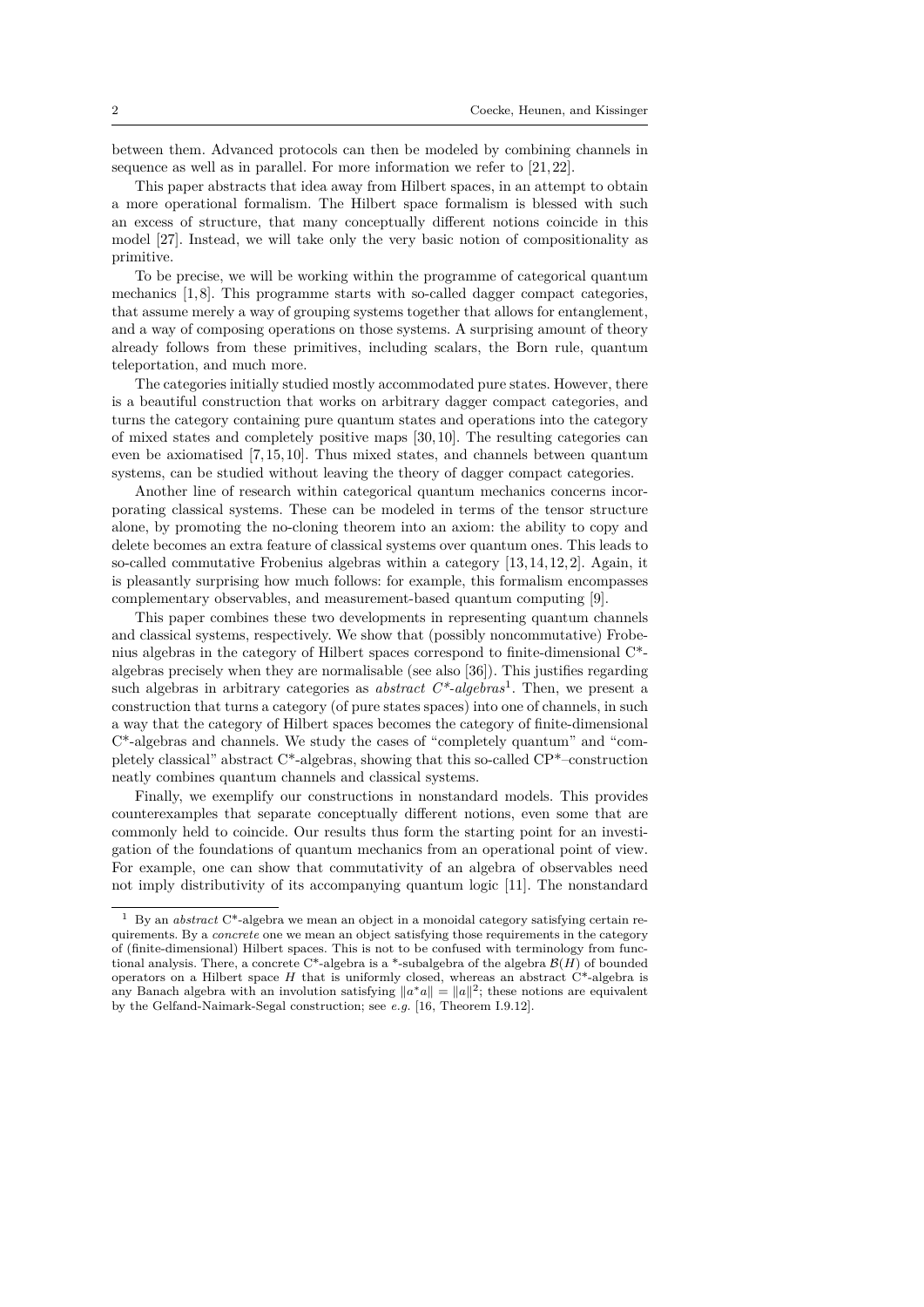model of sets and relations is a satisfying example of our abstract theory, which there becomes a theory about the well-studied notion of a groupoid (see also [18]). This opens possibilities to employ "quantum reasoning" to obtain group theoretic results, and vice versa.

Before giving a brief introduction to dagger compact categories, we end this introduction by reviewing related work. There have been earlier attempts to combine classical systems with quantum channels [31]. One attempt introduces biproducts to model classical information. This has the drawback that classical and quantum information no longer stand on equal footing, and that adding more primitives than merely compositionality requires operational justification. Another attempt relies on splitting idempotents. This is a clean categorical construction that does not need external ingredients, but it is not so clear that this does not capture too much. Our CP\*–construction mediates between these two earlier attempts, as made precise in [19]: it needs no external structure, and it captures the right amount of objects.

A separate development adds classical data to a quantum category via a categorical construction involving the commutative Frobenius algebras in the category [12]. The notion of "classical morphism" from that work inspired the formulation of the CP\*–construction, by generalising from commutative algebras to non-commutative.

**Acknowledgements** This research was supported by U.S. Office of Naval Research Grant Number N000141010357, and the John Templeton Foundation.

#### 1.1 Dagger compact categories and graphical language

It is often useful to reason in a very general sense about processes and how they compose. Category theory provides the tool to do this. A category consists of a collection of objects  $A, B, C, \ldots$ , a collection morphisms  $f, g, \cdots$ , an associative operation  $\circ$  for (vertical) composition, and for every object *A* an identity morphism 1*A*. Objects can be thought of as types. They dictate which morphisms can be composed together. We shall primarily be interested in categories that have not only a vertical composition operation, but a horizontal composition as well.

**Definition 1.1** A *monoidal category* consists of a category  $V$ , an object  $I \in V$ called the monoidal unit, a bifunctor  $\otimes : \mathcal{V} \times \mathcal{V} \to \mathcal{V}$  called the monoidal product, and natural isomorphisms  $\alpha_{A,B,C} : A \otimes (B \otimes C) \rightarrow (A \otimes B) \otimes C, \lambda_A : I \otimes A \rightarrow A$ , and  $\rho_A : A \otimes I \to A$ , such that  $\lambda_I = \rho_I$  and the following diagrams commute:

$$
A \otimes (B \otimes (C \otimes D)) \xrightarrow{\alpha} (A \otimes B) \otimes (C \otimes D) \xrightarrow{\alpha} ((A \otimes B) \otimes C) \otimes D
$$
  
\n
$$
\downarrow A \otimes \alpha \qquad \qquad \downarrow \qquad \qquad \alpha \otimes D
$$
  
\n
$$
A \otimes ((B \otimes C) \otimes D) \xrightarrow{\alpha} (A \otimes (B \otimes C)) \otimes D
$$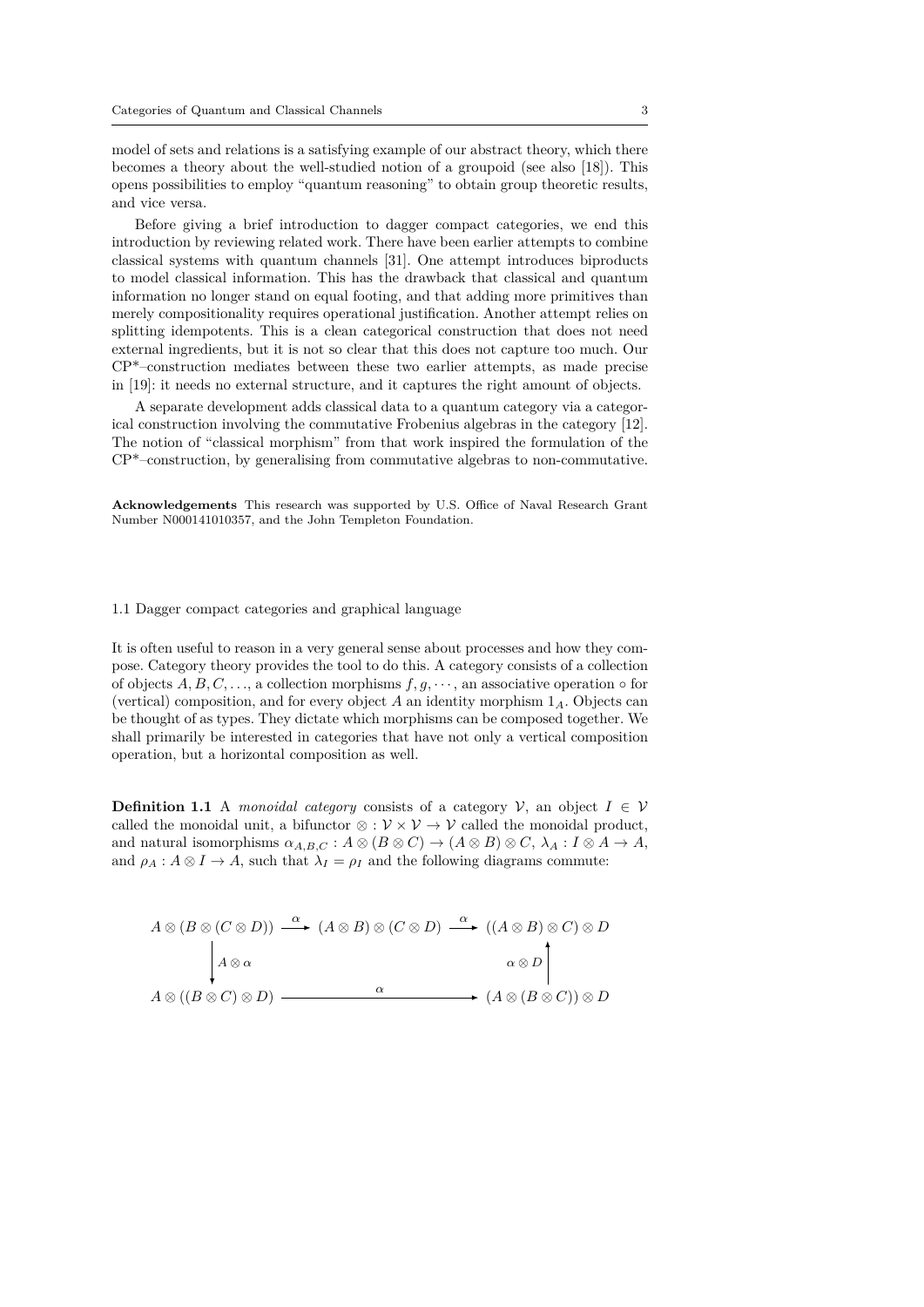

Our main example is the category **FHilb**, whose objects are finite-dimensional complex Hilbert spaces, and whose morphisms are linear functions. It becomes a monoidal category under the usual tensor product of Hilbert spaces, with unit object  $\mathbb{C}$ 

We often drop  $\alpha$ ,  $\lambda$ , and  $\rho$  when they are clear from the context. Monoidal categories where all three of these maps are actually equalities, rather than natural isomorphisms, are called *strict*. In any monoidal category, they can be used to construct a natural isomorphism from some object to any other bracketing of that object, with or without monoidal units. For example:

$$
(A \otimes I) \otimes (B \otimes (I \otimes C)) \cong (A \otimes (B \otimes (C \otimes I))).
$$

Mac Lane's *coherence theorem* proves that the equations in Definition 1.1 suffice to show that any such natural isomorphism is equal to any other one [24]. This lets us treat monoidal categories as if they were strict. That is, we may omit brackets,  $\alpha$ , *λ*, and *ρ* without ambiguity, simply assuming they are included where necessary.

Instead of the usual algebraic notation for morphisms in monoidal categories, it is often vastly more convenient to use a graphical notation (see also [32]). Morphisms can be thought of as processes. A morphism takes something of type *A* and produces something of type *B*. We draw morphisms as:



Identity morphisms are special "do nothing" processes, which take something of type *A* and return the thing itself. We represent objects, and the identity morphisms on them, as empty wires:

$$
\left[\begin{matrix} & & \\ A & & \\ & & \end{matrix}\right], \quad \left[\begin{matrix} B & & \\ & & \end{matrix}\right], \quad \left[\begin{matrix} C & & \\ & & \end{matrix}\right], \ldots
$$

Morphisms are composed by connecting an output wire into an input wire:

*C gC B g* ◦ *f* = *B B A f A*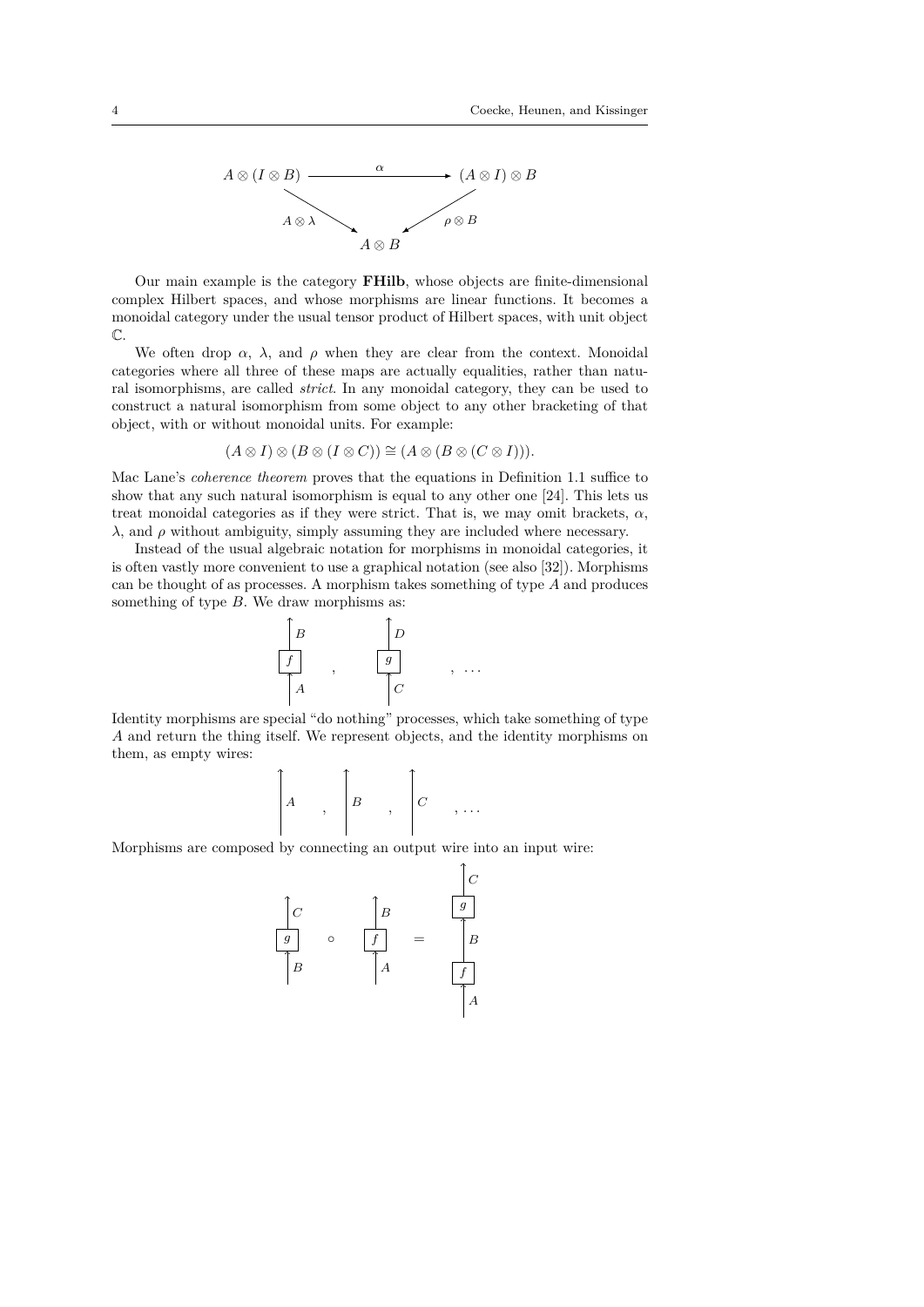This notation neatly incorporates the assumption that composition is associative, and that composition with an identity has no effect.

The monoidal product of two morphisms is expressed as juxtaposition:



The monoidal product is also associative and unital, but possibly only up to isomorphism. The (identity on) the monoidal unit object  $I$  is denoted by the empty picture.

**Definition 1.2** A *symmetric monoidal category* is a monoidal category with an additional natural isomorphism  $\sigma_{A,B}$ :  $A \otimes B \to B \otimes A$ , such that  $\sigma_{A,B}^{-1} = \sigma_{B,A}$ ,  $\rho_A = \lambda_A \circ \sigma_{A,I}$ , and the following "hexagon" diagram commutes:



We draw symmetry maps as wire crossings:



This graphical notation unambiguously represents morphisms in symmetric monoidal categories [20]. Moreover, this representation is sound and complete with respect to the algebraic definition of a symmetric monoidal category. Our example monoidal category **FHilb** becomes symmetric by letting  $\sigma_{H,K}(h \otimes k) := k \otimes h$ , for all *H* and *K*.

**Definition 1.3** A *compact category* is a symmetric monoidal category in which every object *A* comes with a *dual* object  $A^*$  and morphisms  $\eta_A: I \to A^* \otimes A$  and  $\varepsilon_A$ :  $A \otimes A^* \to I$  satisfying:

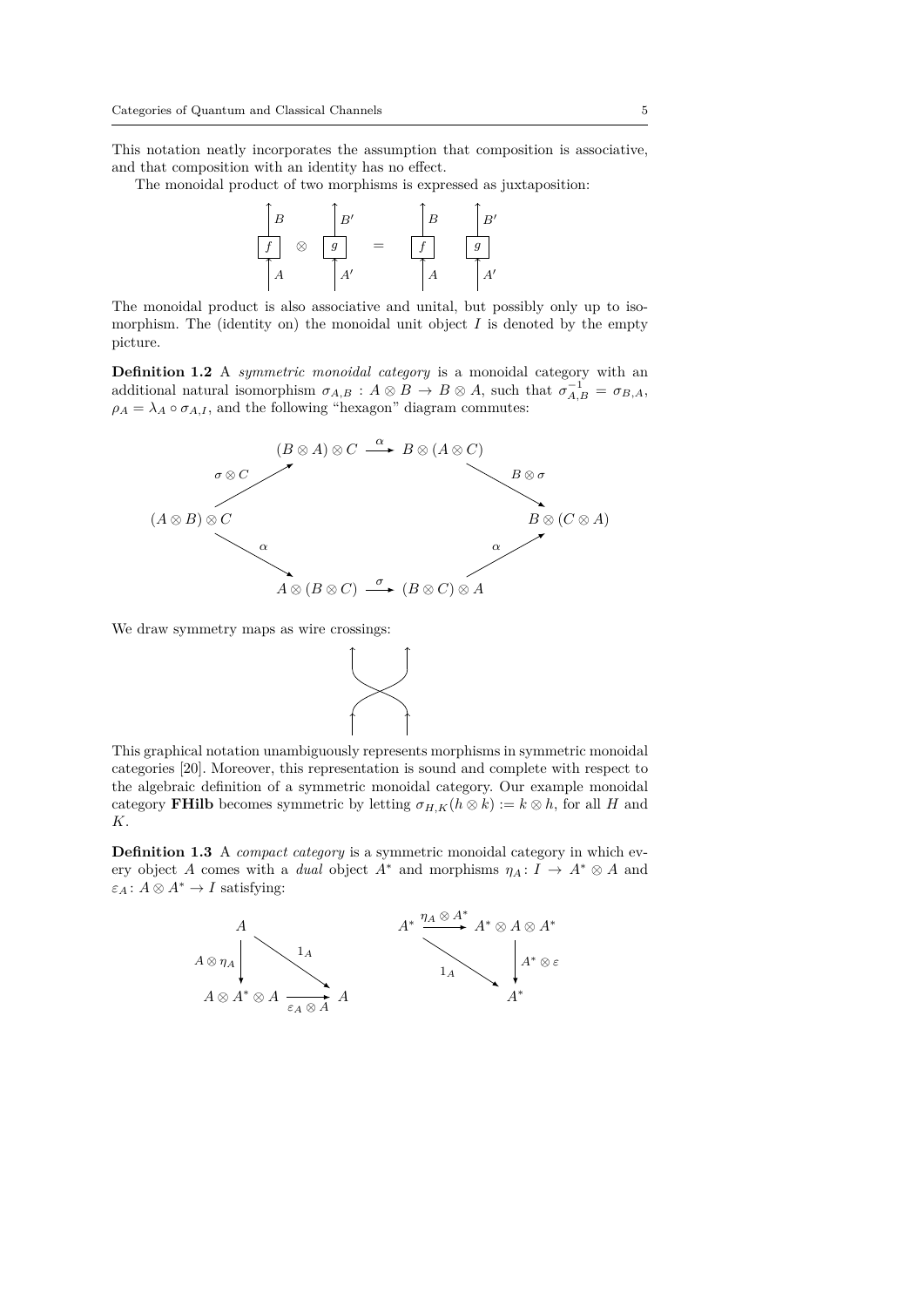In the graphical notation, the object *A*<sup>∗</sup> is represented as a wire labelled *A*, but directed downward instead of upward:

$$
A := \begin{bmatrix} A & A^* := \ A \end{bmatrix}
$$

We represent  $\eta_A$  as a cup, and  $\varepsilon_A$  as a cap:

$$
\varepsilon_A := \bigwedge \qquad \qquad \eta_A := \bigcup
$$

The diagrams from the previous definition are called the "snake equations" because of their graphical representations:

$$
\begin{bmatrix} & & \\ & A & & \\ & & & \\ & & & \end{bmatrix} = \begin{bmatrix} & & & \\ & A & & \\ & & & \\ & & & \end{bmatrix} = \begin{bmatrix} & & & \\ & A & & \\ & & & \\ & & & \end{bmatrix}
$$

In a compact category, any map  $f: A \rightarrow B$  can also be considered as a map  $f^*$ :  $A^* \to B^*$  by using caps and cups to "bend the wires" around:

$$
\begin{array}{c}\nA \\
f^* \\
B\n\end{array} := \begin{bmatrix}\n\phantom{+} \\
f \\
\phantom{+} \\
f\n\end{bmatrix}^A
$$

Our example category **FHilb** is compact closed. For a finite-dimensional Hilbert space  $H$ , let  $H^*$  be the dual Hilbert space. Any orthonormal basis  $e_i$  for  $H$  then induces a basis  $\overline{e_i}$  for  $H^*$ . Define  $\varepsilon_H(e_i \otimes \overline{e_j}) = \delta_{ij}$  and  $\eta_H(1) = \sum_i \overline{e_i} \otimes e_j$ . These maps satisfy the snake equations and do not depend on the choice of basis  $e_i$ . Computing  $f^* : B^* \to A^*$  in terms of  $\varepsilon$  and *η* yields the (operator) transpose of *f*, *i.e.*  $f^*(\xi) =$ *ξ* ◦ *f*. This is not to be confused with the matrix transpose, which is basis-dependent (as it depends on fixing a *particular* isomorphism  $A^* \cong A$ ).

Finally, we abstract the notion of conjugate-transpose.

**Definition 1.4** A *dagger* on a category **V** is a contravariant functor  $\dagger:$  **V**<sup>op</sup>  $\rightarrow$  **V** satisfying  $A^{\dagger} = A$  for all objects A, and  $f^{\dagger \dagger} = f$  for all morphisms f. A *unitary* in a dagger category is a map  $u: A \to B$  with  $u \circ u^{\dagger} = 1_B$  and  $u^{\dagger} \circ u = 1_A$ .

In particular, †-categories are always isomorphic with their opposite category. As the notation suggests, the † functor is an abstract version of the conjugate-transpose of a complex linear map. Thus, for linear maps, the abstract notion of unitary is precisely the usual one.

**Definition 1.5** A *dagger compact category* is a compact category that comes with a dagger such that  $(f \otimes g)^\dagger = f^\dagger \otimes g^\dagger$ , the structure maps  $\alpha_A$ ,  $\lambda_A$ , and  $\sigma_{A,B}$  are all unitary, and  $\varepsilon_A^{\dagger} = \eta_{A^*}.$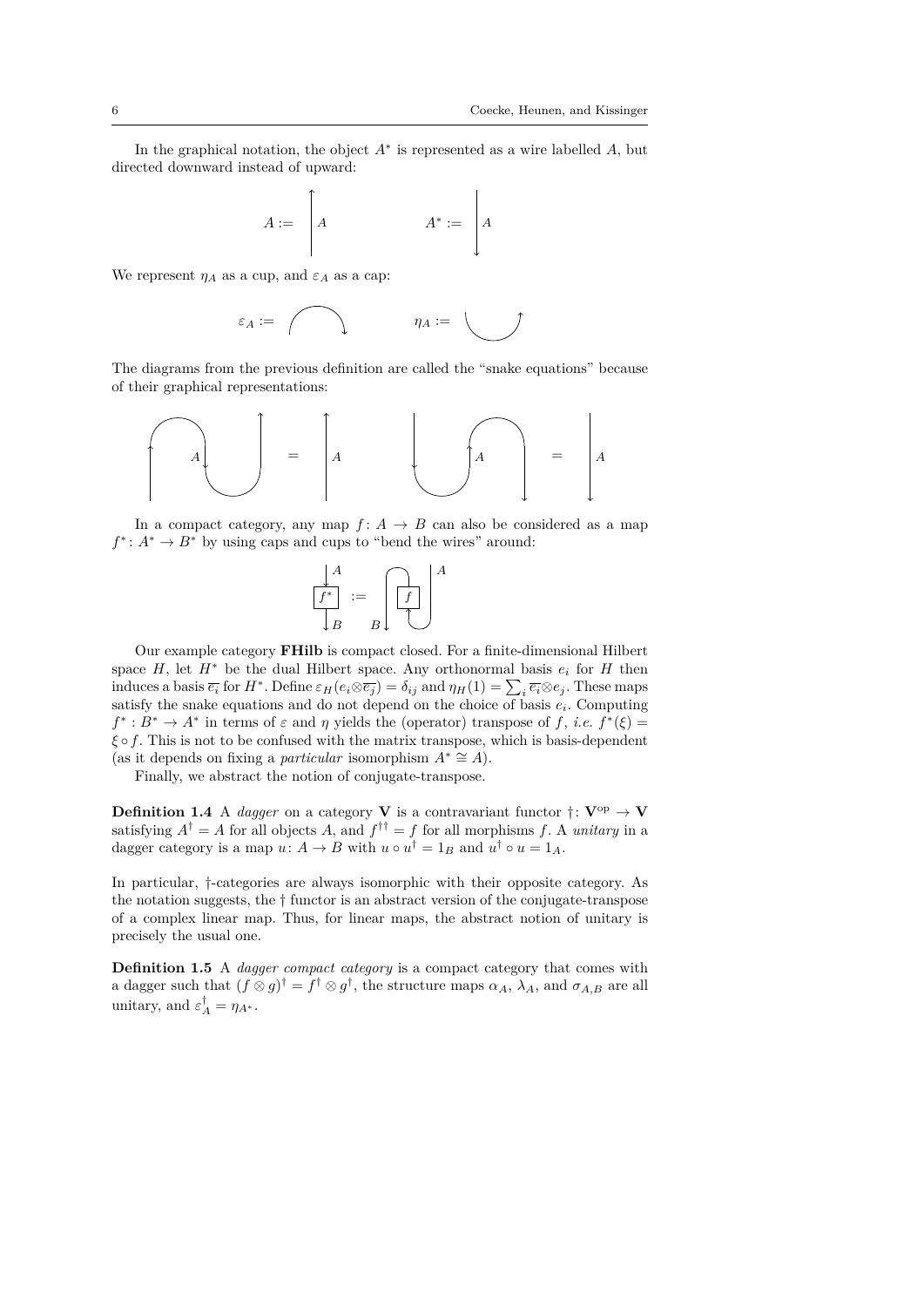The role of conjugation in a dagger compact category is played by the *lower-star* operation:  $f_* : A^* \to B^*$ , which is defined as:

$$
f_* := (f^\dagger)^* = (f^*)^\dagger
$$

Our example category **FHilb** is dagger compact via the formula for adjoints:  $\langle f(h) | k \rangle = \langle h | f^{\dagger}(k) \rangle.$ 

Finally, we will need the following notion of structure-preserving functor between dagger compact categories.

**Definition 1.6** A functor  $F: \mathbf{C} \to \mathbf{D}$  between dagger symmetric monoidal categories is a *dagger symmetric monoidal functor* when  $F \circ \dagger = \dagger \circ F$  and it comes with an isomorphism  $\psi: I \to F(I)$  and a natural isomorphism  $\varphi_{A,B}: F A \otimes F B \to F(A \otimes B)$ making the following diagrams commute:

$$
(FA \otimes FB) \otimes FC \xrightarrow{\varphi \otimes FC} F(A \otimes B) \otimes FC \xrightarrow{\varphi} F((A \otimes B) \otimes C)
$$
\n
$$
\downarrow F(A \otimes (FB \otimes FC) \xrightarrow{FA \otimes \varphi} FA \otimes F(B \otimes C) \xrightarrow{\varphi} F(A \otimes (B \otimes C))
$$
\n
$$
FA \otimes I \xrightarrow{\rho} FA \xrightarrow{\rho} FA \xrightarrow{\qquad} I \otimes FA \xrightarrow{\qquad} FA
$$
\n
$$
FA \otimes FI \xrightarrow{\varphi} F(A \otimes I) \xrightarrow{\qquad} FI \otimes FA \xrightarrow{\qquad} F(I \otimes A)
$$
\n
$$
FA \otimes FB \xrightarrow{\sigma_{FA,FB}} FB \otimes FA
$$
\n
$$
\downarrow \varphi_{A,B} \xrightarrow{\qquad} F(A \otimes B) \xrightarrow{F\sigma_{A,B}} FB \otimes FA
$$
\n
$$
F(A \otimes B) \xrightarrow{F\sigma_{A,B}} F(B \otimes A)
$$

Preserving the dagger and the monoidal structure suffices to preserve the compact structure [17].

# **2 Abstract C\*-algebras**

This section defines so-called normalisable dagger Frobenius algebras. The running example investigates these structures in the category of finite-dimensional Hilbert spaces. As will turn out, they are precisely finite-dimensional C\*-algebras. Therefore, we will think of normalisable dagger Frobenius algebras in arbitrary dagger compact categories as *abstract C\*-algebras*.

**Definition 2.1** A *dagger Frobenius algebra* is an object *A* in a dagger monoidal category together with morphisms  $\oint_S : A \otimes A \to A$  and  $\hat{\circ} : I \to A$ , called multiplication and unit, satisfying the following diagrammatic equations: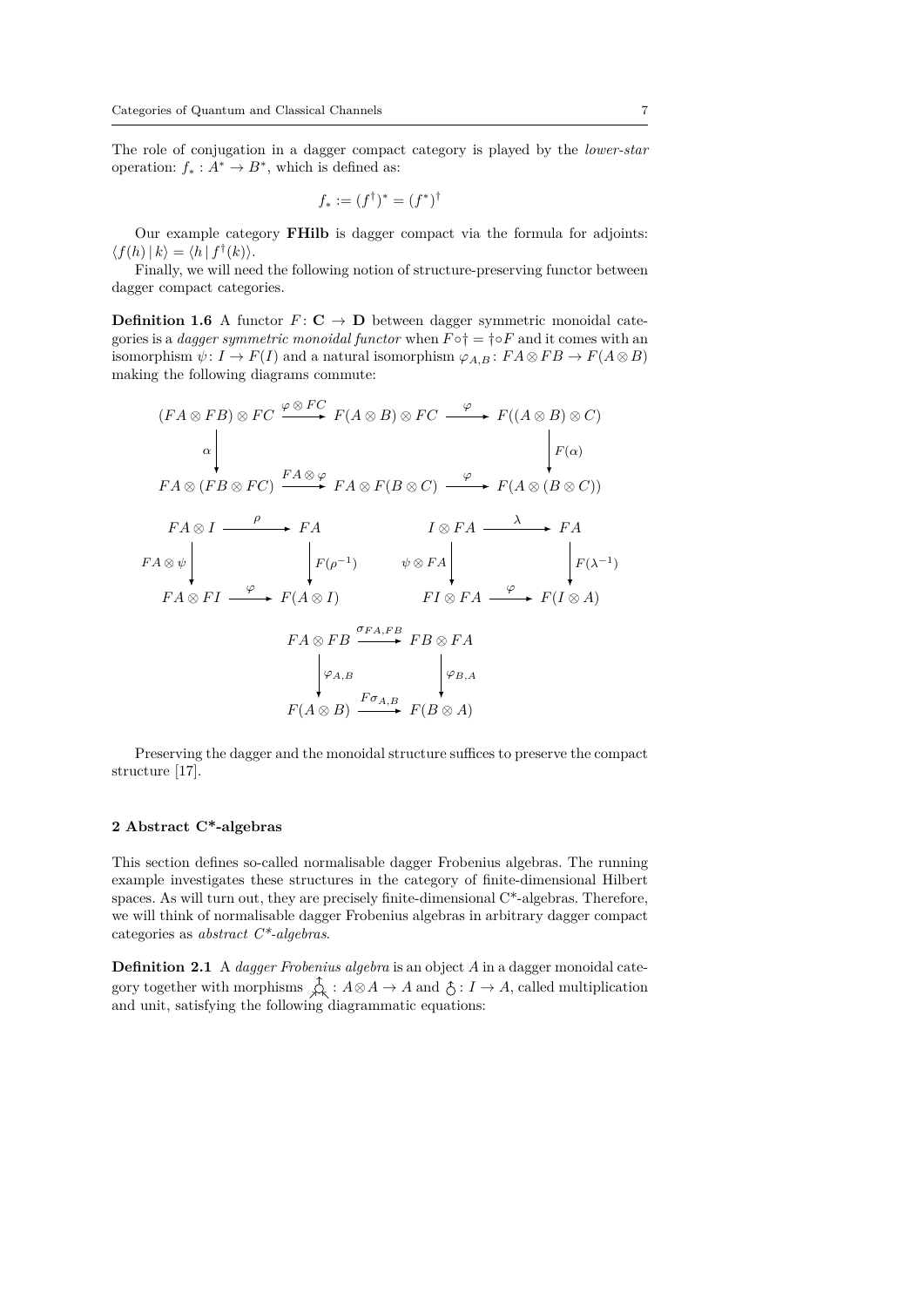8 Coecke, Heunen, and Kissinger

$$
\mathcal{A} = \mathcal{A} = \begin{bmatrix} 1 \\ 1 \\ 1 \end{bmatrix} = \begin{bmatrix} 1 \\ 1 \\ 1 \end{bmatrix} = \begin{bmatrix} 1 \\ 1 \\ 1 \end{bmatrix} = \begin{bmatrix} 1 \\ 1 \\ 1 \end{bmatrix} = \begin{bmatrix} 1 \\ 1 \\ 1 \end{bmatrix} = \begin{bmatrix} 1 \\ 1 \\ 1 \end{bmatrix} = \begin{bmatrix} 1 \\ 1 \\ 1 \end{bmatrix}
$$

These identities are called associativity, unitality, and the Frobenius law. The maps (comultiplication) and and  $\varphi$  (counit) are defined as  $\left(\begin{array}{c}\uparrow\\ \downarrow\end{array}\right)^{\dagger}$  and  $\left(\begin{array}{c}\uparrow\\ \circ\end{array}\right)^{\dagger}$ , respectively. They automatically satisfy coassociativity and counitality, which are the upside-down versions of associativity and unitality.

*Example 2.2* An important example is the set  $A = \mathbb{M}_n$  of *n*-by-*n* matrices with complex entries. This set is clearly an algebra: defining  $\hat{\varphi}_k$  as  $(a, b) \mapsto ab$  and :  $\mathbb{C} \to A$  by  $1 \mapsto 1_A$  satisfies associativity and unitality. The algebra A becomes a Hilbert space under the Hilbert–Schmidt inner product  $\langle a | b \rangle = \text{Tr}(a^{\dagger}b)$ . It has a canonical orthonormal basis  $\{e_{ij} | i, j = 1, \ldots, n\}$ , where  $e_{ij}$  is the matrix all of whose entries vanish except for a one at location  $(i, j)$ . We can now compute

$$
\mathcal{Q}(e_{ij}) = \langle \mathcal{Q}(e_{ij}) | 1 \rangle = \langle e_{ij} | \mathcal{Q}(1) \rangle = \langle e_{ij} | 1_A \rangle = \text{Tr}(e_{ji}) = \delta_{ij},
$$

so that  $\varphi: a \mapsto \text{Tr}(a)$  by linearity. Similarly,

$$
\langle \nabla^{\gamma} (e_{ij}) | e_{kl} \otimes e_{pq} \rangle = \langle e_{ij} | \nabla_{\gamma} (e_{kl} \otimes e_{pq}) \rangle = \langle e_{ij} | \nabla_{\gamma} e_{kq} \rangle = \delta_{ik} \delta_{jq} \delta_{lp},
$$

whence  $\bigcirc \phi$   $(e_{ij}) = \sum_l e_{il} \otimes e_{lj}$ . With these explicit expressions it is easy to see

$$
\begin{aligned}\n\tilde{\varphi}^{\dagger} \circ \hat{\varphi}_{k}(e_{ij} \otimes e_{kl}) &= \tilde{\varphi}^{\dagger}(\delta_{jk}e_{il}) = \delta_{jk} \sum_{p} e_{ip} \otimes e_{pl} \\
&= \sum_{p} (\hat{\varphi}_{k} \otimes \hat{\uparrow})(e_{ij} \otimes e_{kp} \otimes e_{pl}) \\
&= (\hat{\varphi}_{k} \otimes \hat{\uparrow})(\sum_{p} e_{ij} \otimes e_{kp} \otimes e_{pl}) \\
&= (\hat{\varphi}_{k} \otimes \hat{\uparrow}) \circ (\hat{\uparrow} \otimes \hat{\uparrow}^{\dagger})(e_{ij} \otimes e_{kl}).\n\end{aligned}
$$

Similarly,

$$
\bigwedge^r \varphi^r \circ \bigwedge^r (e_{ij} \otimes e_{kl}) = (\bigwedge^r \otimes \bigwedge^r \circ (\bigwedge^r \otimes \bigwedge^r)(e_{ij} \otimes e_{kl}).
$$

Linearity now shows that  $(A, \hat{\uparrow}_{\mathsf{A}}, \hat{\uparrow})$  is a dagger Frobenius algebra in **FHilb**.

Any dagger Frobenius algebra defines a cap and a cup satisfying the snake identities.

$$
\begin{bmatrix} \nabla \cdot \mathbf{y} & \nabla \cdot \mathbf{y} & \nabla \cdot \mathbf{y} & \nabla \cdot \mathbf{y} & \nabla \cdot \mathbf{y} & \nabla \cdot \mathbf{y} & \nabla \cdot \mathbf{y} & \nabla \cdot \mathbf{y} & \nabla \cdot \mathbf{y} & \nabla \cdot \mathbf{y} & \nabla \cdot \mathbf{y} & \nabla \cdot \mathbf{y} & \nabla \cdot \mathbf{y} & \nabla \cdot \mathbf{y} & \nabla \cdot \mathbf{y} & \nabla \cdot \mathbf{y} & \nabla \cdot \mathbf{y} & \nabla \cdot \mathbf{y} & \nabla \cdot \mathbf{y} & \nabla \cdot \mathbf{y} & \nabla \cdot \mathbf{y} & \nabla \cdot \mathbf{y} & \nabla \cdot \mathbf{y} & \nabla \cdot \mathbf{y} & \nabla \cdot \mathbf{y} & \nabla \cdot \mathbf{y} & \nabla \cdot \mathbf{y} & \nabla \cdot \mathbf{y} & \nabla \cdot \mathbf{y} & \nabla \cdot \mathbf{y} & \nabla \cdot \mathbf{y} & \nabla \cdot \mathbf{y} & \nabla \cdot \mathbf{y} & \nabla \cdot \mathbf{y} & \nabla \cdot \mathbf{y} & \nabla \cdot \mathbf{y} & \nabla \cdot \mathbf{y} & \nabla \cdot \mathbf{y} & \nabla \cdot \mathbf{y} & \nabla \cdot \mathbf{y} & \nabla \cdot \mathbf{y} & \nabla \cdot \mathbf{y} & \nabla \cdot \mathbf{y} & \nabla \cdot \mathbf{y} & \nabla \cdot \mathbf{y} & \nabla \cdot \mathbf{y} & \nabla \cdot \mathbf{y} & \nabla \cdot \mathbf{y} & \nabla \cdot \mathbf{y} & \nabla \cdot \mathbf{y} & \nabla \cdot \mathbf{y} & \nabla \cdot \mathbf{y} & \nabla \cdot \mathbf{y} & \nabla \cdot \mathbf{y} & \nabla \cdot \mathbf{y} & \nabla \cdot \mathbf{y} & \nabla \cdot \mathbf{y} & \nabla \cdot \mathbf{y} &
$$

This cup and cap provide an alternative form of the Frobenius law that is sometimes more convenient:

$$
\begin{Bmatrix} 1 & 0 \\ 0 & 1 \end{Bmatrix} = \begin{Bmatrix} 1 & 0 \\ 0 & 1 \end{Bmatrix} \quad \text{or, equivalently} \quad \begin{Bmatrix} 1 & 0 \\ 0 & 1 \end{Bmatrix} = \begin{Bmatrix} 1 & 0 \\ 0 & 1 \end{Bmatrix}
$$

**Definition 2.3** A dagger Frobenius algebra  $(A, \hat{\uparrow}_{\lambda}, \hat{\uparrow})$  is *symmetric* when it satisfies the following equation: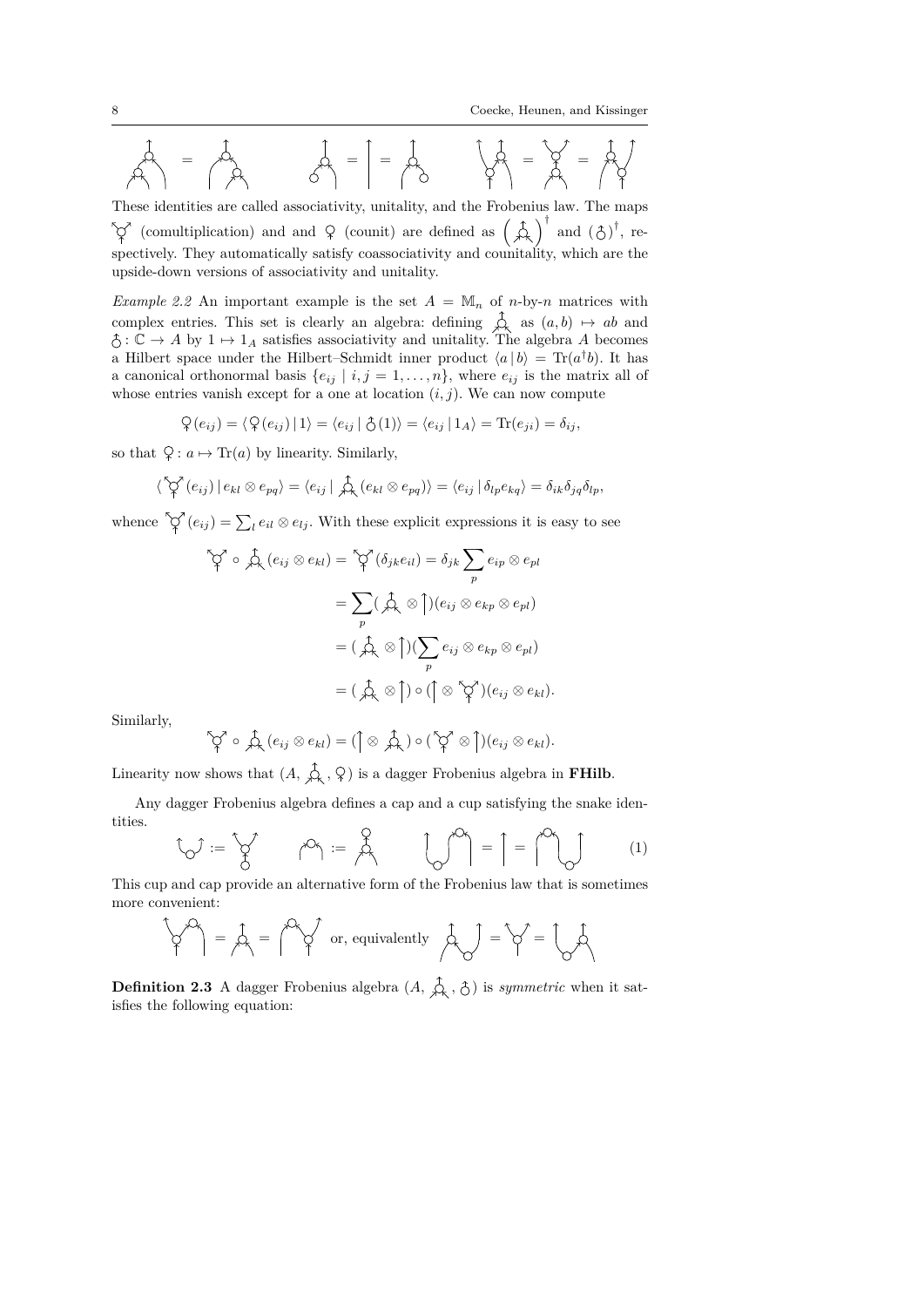$\infty = \infty$ 

The dagger Frobenius algebra  $\mathbb{M}_n$  in **FHilb** is symmetric by the cyclic property of the trace:  $\text{Tr}(ba) = \text{Tr}(ab)$ .

**Proposition 2.4** *For any symmetric Frobenius algebra:*

$$
Q_f = Q
$$

*Proof* Symmetry can be used to interchange traces with Frobenius caps and cups.

$$
Q_1 = \frac{1}{2}Q_1 = \frac{1}{2}Q_1 = \frac{1}{2}Q_2 = \frac{1}{2}Q_1 = \frac{1}{2}Q_1
$$

A dagger Frobenius algebra is certainly symmetric when it is *commutative*, *i.e.* when it satisfies the following equation:

$$
\bigotimes^1 = \bigwedge^1
$$

Being commutative is strictly stronger than being symmetric. For example, in **FHilb**, the algebra  $M_n$  is commutative precisely when  $n = 1$ . Nevertheless, there are plenty of commutative dagger Frobenius algebras in **FHilb**. For example, consider the subalgebra  $A$  of  $\mathbb{M}_n$  consisting of matrices that are diagonal in some fixed orthogonal basis. It turns out that this is the only example: commutative dagger Frobenius algebras  $(A, \hat{\phi}, \hat{\zeta})$  in **FHilb** are in one-to-one correspondence with orthogonal bases of *A*; see [14]. Orthonormal bases correspond to so-called *special* algebras, *i.e.* those whose multiplication is an isometry:  $\oint_S \circ \check{\heartsuit} =$ . This abstract characterisation of orthonormal bases is what first sparked the interest in Frobenius algebras in categorical quantum mechanics [13].

We will combine symmetric and commutative algebras as follows. If *A* and *B* are dagger Frobenius algebras in **FHilb**, then so is their direct sum  $A \oplus B$ . If *A* and *B* are symmetric or commutative, then so is  $A \oplus B$ . However, not many interesting, non-commutative algebras in **FHilb** are special, so we need to find a condition to take the place of specialness. Investigating matrix algebras  $M_n$ , we note that  $\hat{\varphi} \circ \hat{\varphi}' = n \cdot \hat{\mathcal{I}}$ , so we might think it suffices to consider algebras that are special up *to a scaling factor*. However, "scaled specialness", unlike specialness, is not preserved by direct sum. For example, if  $A = M_m$  and  $B = M_n$  the induced Frobenius algebra on of  $A \oplus B$  is only special up to a scalar when  $n = m$ .

For this reason we will consider a more general condition, called *normalisability*. Before defining this concept, we introduce the notion of a central map.

**Definition 2.5** A map  $z: A \to A$  is *central* for a multiplication  $\hat{\mathcal{A}}$  on A when:

$$
\begin{array}{c}\n\downarrow \\
z \\
\uparrow\n\end{array} = \begin{array}{c}\n\downarrow \\
\uparrow \\
\uparrow\n\end{array} = \begin{array}{c}\n\downarrow \\
\downarrow \\
\uparrow\n\end{array}
$$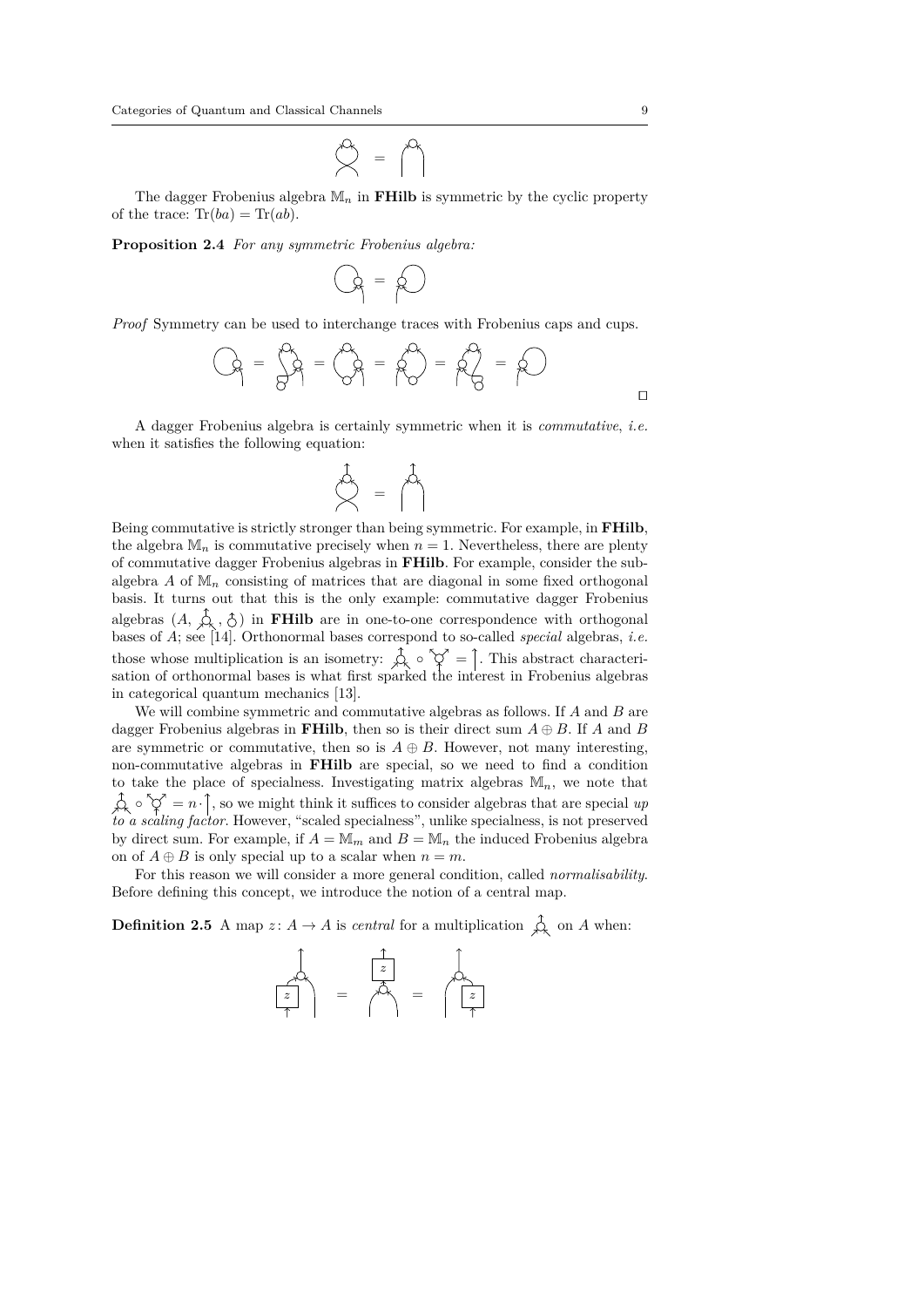The terminology derives from the usual notion of centre for *e.g.* a group, ring, algebra, etc. Left (or right) multiplication  $\bigwedge^{\bullet} \circ (a \otimes -) : A \to A$  with an element *a*: *I* → *A* is a central map precisely when *a* is in the centre  $Z(A) = \{a \in A \mid \forall b \in A\}$  $A: ab = ba$ . Furthermore, all central maps of a Frobenius algebra arise this way.

A map  $g: A \to A$  in a dagger category is called *positive* when  $g = h^{\dagger} \circ h$  for some *h*. It is called *positive definite* if it is a positive isomorphism. Using these conditions, we can define normalisability as a well-behavedness property of the "loop"  $\beta_1 \circ \gamma$ .

**Definition 2.6** A dagger Frobenius algebra  $(A, \overrightarrow{A}, \overrightarrow{A}, \overrightarrow{C})$  is *normalisable* when it comes with a central, positive definite  $z: A \rightarrow A$  such that



The map *z* is called the *normaliser*, and we will often depict it simply as  $\hat{\uparrow}$ .

The equation above uniquely fixes the map  $z^2$ , so normalisers are unique in any category where positive square roots are unique, when they exist (such as **FHilb**).

All special Frobenius algebras are symmetric. This turns out the be the case for dagger normalisable Frobenius algebras as well.

**Proposition 2.7** *Normalisable dagger Frobenius algebras are symmetric.*

*Proof* Expand the counit.



Note that the step marked (\*) is just a diagram deformation: the two multiplication maps have traded places. This corresponds to cyclicity of the trace.  $\Box$ 

The dagger Frobenius algebra  $\mathbb{M}_n$  in **FHilb** is normalised by  $z(a) = n^{-1/2}a$ .

$$
\begin{array}{c}\n\begin{pmatrix}\n\sqrt{2} \\
\frac{1}{2}\n\end{pmatrix} = \frac{1}{n} \begin{pmatrix}\n\sqrt{2} \\
\sqrt{2} \\
\frac{1}{2} \\
\frac{1}{2} \\
\frac{1}{2} \\
\frac{1}{2} \\
\frac{1}{2} \\
\frac{1}{2} \\
\frac{1}{2} \\
\frac{1}{2} \\
\frac{1}{2} \\
\frac{1}{2} \\
\frac{1}{2} \\
\frac{1}{2} \\
\frac{1}{2} \\
\frac{1}{2} \\
\frac{1}{2} \\
\frac{1}{2} \\
\frac{1}{2} \\
\frac{1}{2} \\
\frac{1}{2} \\
\frac{1}{2} \\
\frac{1}{2} \\
\frac{1}{2} \\
\frac{1}{2} \\
\frac{1}{2} \\
\frac{1}{2} \\
\frac{1}{2} \\
\frac{1}{2} \\
\frac{1}{2} \\
\frac{1}{2} \\
\frac{1}{2} \\
\frac{1}{2} \\
\frac{1}{2} \\
\frac{1}{2} \\
\frac{1}{2} \\
\frac{1}{2} \\
\frac{1}{2} \\
\frac{1}{2} \\
\frac{1}{2} \\
\frac{1}{2} \\
\frac{1}{2} \\
\frac{1}{2} \\
\frac{1}{2} \\
\frac{1}{2} \\
\frac{1}{2} \\
\frac{1}{2} \\
\frac{1}{2} \\
\frac{1}{2} \\
\frac{1}{2} \\
\frac{1}{2} \\
\frac{1}{2} \\
\frac{1}{2} \\
\frac{1}{2} \\
\frac{1}{2} \\
\frac{1}{2} \\
\frac{1}{2} \\
\frac{1}{2} \\
\frac{1}{2} \\
\frac{1}{2} \\
\frac{1}{2} \\
\frac{1}{2} \\
\frac{1}{2} \\
\frac{1}{2} \\
\frac{1}{2} \\
\frac{1}{2} \\
\frac{1}{2} \\
\frac{1}{2} \\
\frac{1}{2} \\
\frac{1}{2} \\
\frac{1}{2} \\
\frac{1}{2} \\
\frac{1}{2} \\
\frac{1}{2} \\
\frac{1}{2} \\
\frac{1}{2} \\
\frac{1}{2} \\
\frac{1}{2} \\
\frac{1}{2} \\
\frac{1}{2} \\
\frac{1}{2} \\
\frac{1}{2} \\
\frac{1}{2} \\
\frac{1}{2} \\
\frac{1}{2} \\
\frac{1}{2} \\
\frac{1}{2} \\
\frac{1}{2} \\
\frac{1}{2} \\
\frac
$$

The point of normalisability is that the algebra  $\mathbb{M}_m \oplus \mathbb{M}_n$  is also normalisable (but no longer special unless  $m = n$ , by the central map  $z(a, b) = (m^{-1/2}a, n^{-1/2}b)$ . Thus direct sums  $\bigoplus_k \mathbb{M}_{n_k}$  of matrix algebras are normalisable dagger Frobenius algebras in **FHilb**. But these are precisely the finite-dimensional C\*-algebras! This is a standard fact, see e.g. [16, Theorem III.1.1]. Recall that a finite-dimensional *C\*-algebra* is a finite-dimensional algebra *A* equipped with an involution satisfying  $||a^*a|| = ||a||^2$ (for some norm satisfying  $||ab|| \le ||a|| ||b||$  that is then unique). The following theorem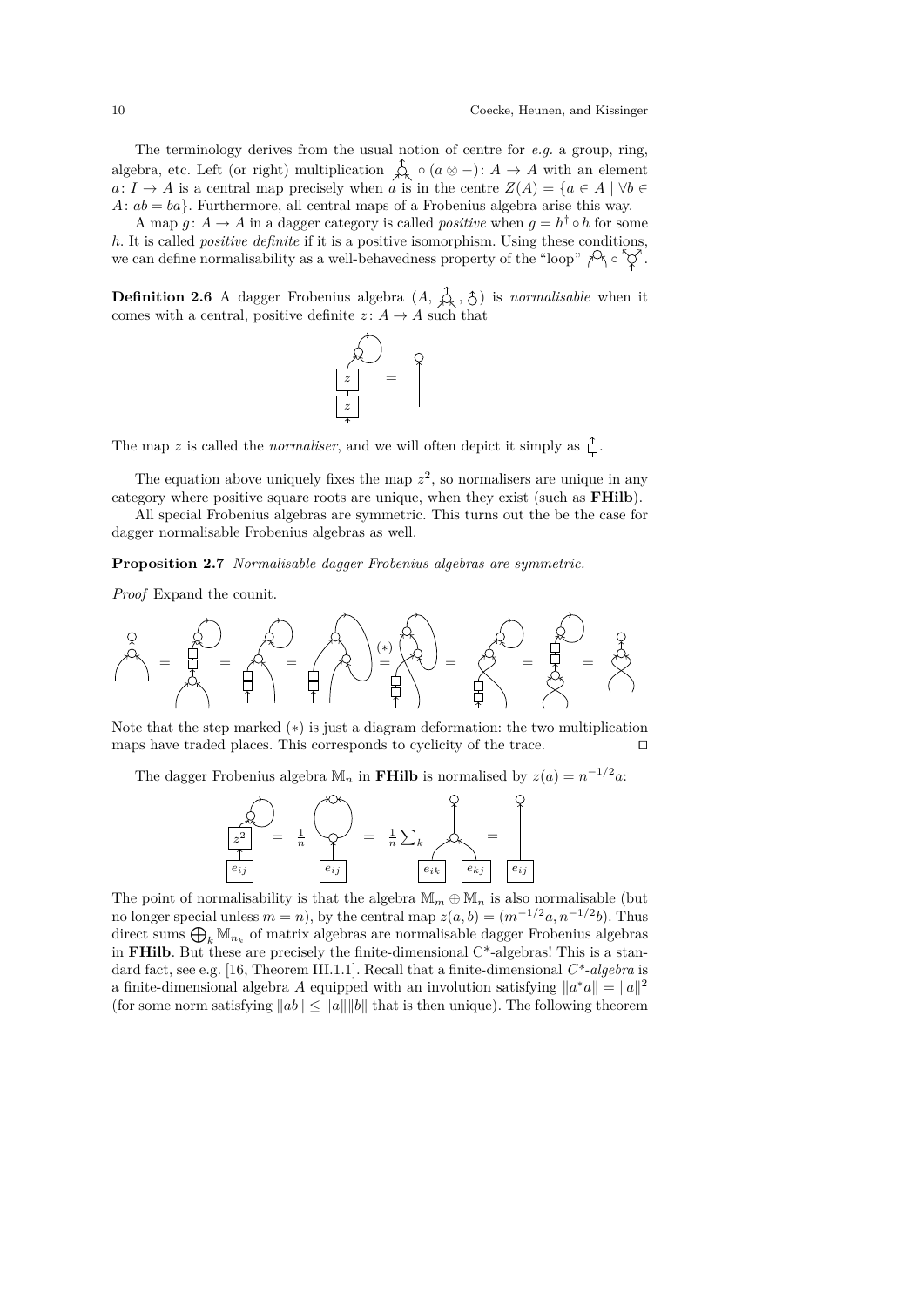shows that this exhausts all examples of normalisable dagger Frobenius algebras in **FHilb**. Thus we may think of normalisable dagger Frobenius algebras in arbitrary categories as *abstract C\*-algebras* (see also [37]).

We can show this directly by defining the  $C^*$ -algebra structure in terms of the Frobenius algebra structure. First note that any Frobenius algebra fixes an isomorphism  $A^* \cong A$  as follows:

$$
\begin{array}{cccc}\n\phi & \mathrel{\mathop:}= & \bigcup_{\mathfrak{S}} \mathfrak{S} & \\
\phi & \mathrel{\mathop:}= & \bigcap_{\mathfrak{S}} \mathfrak{S}' & \\
\end{array}
$$

These two maps are inverse because of snake identies from equation (1).

**Theorem 2.8** If  $(A, \overline{A}, \overline{A}, \overline{C})$  is a normalisable dagger Frobenius algebra in **FHilb**, *then the following involution gives it the structure of a finite-dimensional C\*-algebra:*

$$
\left(\begin{array}{c}\uparrow\\ \hline v\end{array}\right)^{\star} \;\; := \;\; \begin{array}{c}\uparrow\\ \hline v\\ \hline v_*\end{array}
$$

*Conversely, up to isomorphism, all finite-dimensional C\*-algebras arise in this way.*

*Proof* Any dagger Frobenius algebra in **FHilb** is a C\*-algebra under the involution above, and all finite-dimensional C\*-algebras arise in this way [36], so it suffices to prove that any dagger Frobenius algebra  $(A, \varphi, \hat{\zeta})$  in **FHilb** is normalisable. Since it is unitarily isomorphic to a C<sup>\*</sup>-algebra of the form  $\bigoplus_k \mathbb{M}_{n_k}$ , there is an orthonormal basis  ${e_{ij}^{(k)}: 0 \le i, j < n_k}$  for *A*, in terms of which  $\hat{\mathcal{L}}_k$  is defined as  $e_{ij}^{(k)} \otimes e_{i'j'}^{(k')} \mapsto \delta_{kk'} \delta_{ji'} e_{ij'}^{(k)}$ . Use this to compute Tr<sub>A</sub>(  $\hat{\mathcal{L}}$ <sub>k</sub>) directly:

$$
\operatorname{Tr}_{A}(\overrightarrow{\mathcal{A}}_{k})(e_{ij}^{(k)}) = \sum_{i'j'k'} \left(e_{i'j'}^{(k')}\right)^{\dagger} \overrightarrow{\mathcal{A}}_{k} \left(e_{ij}^{(k)} \otimes e_{i'j'}^{(k')}\right)
$$

$$
= \sum_{i'j'k'} \left(e_{i'j'}^{(k')}\right)^{\dagger} \delta_{kk'} \delta_{ji'} e_{ij'}^{(k)}
$$

$$
= \sum_{j'} \left(e_{jj'}^{(k)}\right)^{\dagger} e_{ij'}^{(k)}
$$

$$
= \sum_{j'} \delta_{ij} = n_{k} \delta_{ij}.
$$

Also  $\varphi(e_{ij}^{(k)}) = \delta_{ij}$ . Therefore  $e_{ij}^{(k)} \mapsto n_k^{-1/2} e_{ij}^{(k)}$  defines a normaliser: it is positive and invertible, satisfies  $\text{Tr}_A(\overrightarrow{\mathcal{A}}) \circ (\overrightarrow{\mathcal{A}})^2 = \overrightarrow{\mathcal{A}}$ , and acts by a constant scalar on each summand of *A* and so is central.  $\square$ 

For future reference, we prove two lemmas about abstract  $C^*$ -algebras, including an alternative form of the normalisability condition. As a matter of convention, we define the following shorthands:

$$
\varphi' \; := \; \bigcup\limits_{i=1}^n \varphi_i \qquad \qquad \varphi' \; := \; \bigcap\limits_{i=1}^n \varphi_i'
$$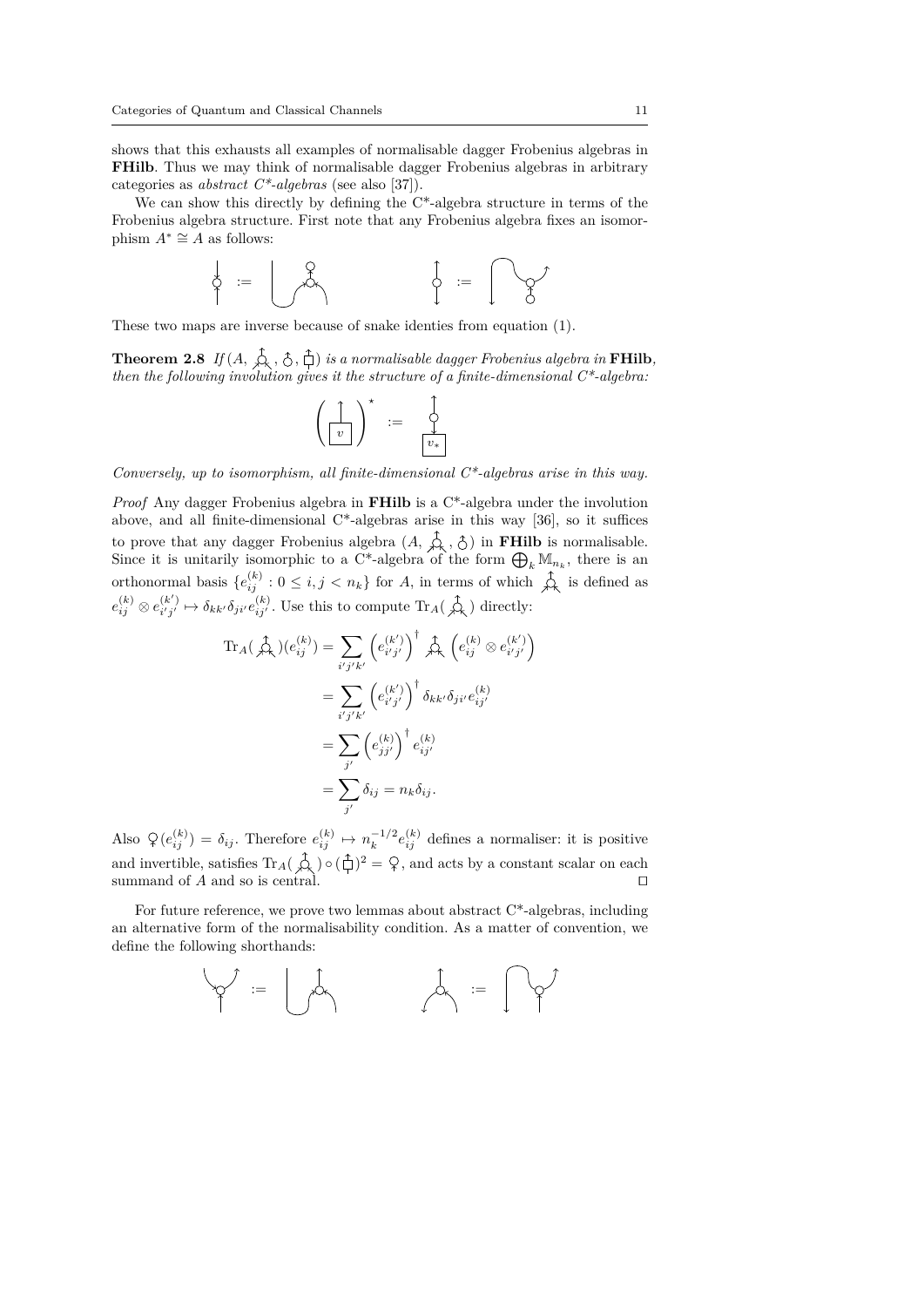We can use any such shorthand without ambiguity by stating that we always preserve the (cylic) ordering of inputs/outputs. That is, the left input of  $\overrightarrow{\mathcal{L}}$  will always be clockwise from the right input, and the right output of  $\varphi$ <sup>\*</sup> will always be clockwise from the left output. This rule also applies to depictions of  $\left(\begin{array}{c} \uparrow \\ \downarrow \downarrow \end{array}\right)^*$  and  $\left(\begin{array}{c} \searrow \\ \searrow \end{array}\right)^*$ :

$$
\begin{matrix} \mathcal{A} & \mathcal{A} & \mathcal{A} & \mathcal{A} & \mathcal{A} & \mathcal{A} & \mathcal{A} & \mathcal{A} & \mathcal{A} & \mathcal{A} & \mathcal{A} & \mathcal{A} & \mathcal{A} & \mathcal{A} & \mathcal{A} & \mathcal{A} & \mathcal{A} & \mathcal{A} & \mathcal{A} & \mathcal{A} & \mathcal{A} & \mathcal{A} & \mathcal{A} & \mathcal{A} & \mathcal{A} & \mathcal{A} & \mathcal{A} & \mathcal{A} & \mathcal{A} & \mathcal{A} & \mathcal{A} & \mathcal{A} & \mathcal{A} & \mathcal{A} & \mathcal{A} & \mathcal{A} & \mathcal{A} & \mathcal{A} & \mathcal{A} & \mathcal{A} & \mathcal{A} & \mathcal{A} & \mathcal{A} & \mathcal{A} & \mathcal{A} & \mathcal{A} & \mathcal{A} & \mathcal{A} & \mathcal{A} & \mathcal{A} & \mathcal{A} & \mathcal{A} & \mathcal{A} & \mathcal{A} & \mathcal{A} & \mathcal{A} & \mathcal{A} & \mathcal{A} & \mathcal{A} & \mathcal{A} & \mathcal{A} & \mathcal{A} & \mathcal{A} & \mathcal{A} & \mathcal{A} & \mathcal{A} & \mathcal{A} & \mathcal{A} & \mathcal{A} & \mathcal{A} & \mathcal{A} & \mathcal{A} & \mathcal{A} & \mathcal{A} & \mathcal{A} & \mathcal{A} & \mathcal{A} & \mathcal{A} & \mathcal{A} & \mathcal{A} & \mathcal{A} & \mathcal{A} & \mathcal{A} & \mathcal{A} &
$$

**Lemma 2.9** *Any symmetric dagger Frobenius algebra satisfies*  $\begin{bmatrix} \diamondsuit \\ \diamondsuit \end{bmatrix} = \begin{bmatrix} \diamondsuit \\ \diamondsuit \end{bmatrix}$ .

*Proof* Apply the Frobenius law and associativity.

$$
\frac{1}{\sqrt{2}} = \frac{1}{\sqrt{2}} = \frac{1}{\sqrt{2}} = \frac{1}{\sqrt{2}} = \frac{1}{\sqrt{2}} = \frac{1}{\sqrt{2}} = \frac{1}{\sqrt{2}} = \frac{1}{\sqrt{2}} = \frac{1}{\sqrt{2}} = \frac{1}{\sqrt{2}} = \frac{1}{\sqrt{2}} = \frac{1}{\sqrt{2}} = \frac{1}{\sqrt{2}} = \frac{1}{\sqrt{2}} = \frac{1}{\sqrt{2}} = \frac{1}{\sqrt{2}} = \frac{1}{\sqrt{2}} = \frac{1}{\sqrt{2}} = \frac{1}{\sqrt{2}} = \frac{1}{\sqrt{2}} = \frac{1}{\sqrt{2}} = \frac{1}{\sqrt{2}} = \frac{1}{\sqrt{2}} = \frac{1}{\sqrt{2}} = \frac{1}{\sqrt{2}} = \frac{1}{\sqrt{2}} = \frac{1}{\sqrt{2}} = \frac{1}{\sqrt{2}} = \frac{1}{\sqrt{2}} = \frac{1}{\sqrt{2}} = \frac{1}{\sqrt{2}} = \frac{1}{\sqrt{2}} = \frac{1}{\sqrt{2}} = \frac{1}{\sqrt{2}} = \frac{1}{\sqrt{2}} = \frac{1}{\sqrt{2}} = \frac{1}{\sqrt{2}} = \frac{1}{\sqrt{2}} = \frac{1}{\sqrt{2}} = \frac{1}{\sqrt{2}} = \frac{1}{\sqrt{2}} = \frac{1}{\sqrt{2}} = \frac{1}{\sqrt{2}} = \frac{1}{\sqrt{2}} = \frac{1}{\sqrt{2}} = \frac{1}{\sqrt{2}} = \frac{1}{\sqrt{2}} = \frac{1}{\sqrt{2}} = \frac{1}{\sqrt{2}} = \frac{1}{\sqrt{2}} = \frac{1}{\sqrt{2}} = \frac{1}{\sqrt{2}} = \frac{1}{\sqrt{2}} = \frac{1}{\sqrt{2}} = \frac{1}{\sqrt{2}} = \frac{1}{\sqrt{2}} = \frac{1}{\sqrt{2}} = \frac{1}{\sqrt{2}} = \frac{1}{\sqrt{2}} = \frac{1}{\sqrt{2}} = \frac{1}{\sqrt{2}} = \frac{1}{\sqrt{2}} = \frac{1}{\sqrt{2}} = \frac{1}{\sqrt{2}} = \frac{1}{\sqrt{2}} = \frac{1}{\sqrt{2}} = \frac{1}{\sqrt{2}} = \frac{1}{\sqrt{2}} = \frac{1}{\sqrt{2}} = \
$$

The middle equation uses symmetry.  $\Box$ 

**Lemma 2.10** *Any normalisable dagger Frobenius algebra satisfies*  $\bigoplus_{n=1}^{n}$  = ...

*Proof* Use centrality of the normaliser, associativity, and unitality.

$$
\frac{1}{2} \frac{1}{2} \frac{1}{2} \frac{1}{2} \frac{1}{2} \frac{1}{2} \frac{1}{2} \frac{1}{2} \frac{1}{2} \frac{1}{2} \frac{1}{2} \frac{1}{2} \frac{1}{2} \frac{1}{2} \frac{1}{2} \frac{1}{2} \frac{1}{2} \frac{1}{2} \frac{1}{2} \frac{1}{2} \frac{1}{2} \frac{1}{2} \frac{1}{2} \frac{1}{2} \frac{1}{2} \frac{1}{2} \frac{1}{2} \frac{1}{2} \frac{1}{2} \frac{1}{2} \frac{1}{2} \frac{1}{2} \frac{1}{2} \frac{1}{2} \frac{1}{2} \frac{1}{2} \frac{1}{2} \frac{1}{2} \frac{1}{2} \frac{1}{2} \frac{1}{2} \frac{1}{2} \frac{1}{2} \frac{1}{2} \frac{1}{2} \frac{1}{2} \frac{1}{2} \frac{1}{2} \frac{1}{2} \frac{1}{2} \frac{1}{2} \frac{1}{2} \frac{1}{2} \frac{1}{2} \frac{1}{2} \frac{1}{2} \frac{1}{2} \frac{1}{2} \frac{1}{2} \frac{1}{2} \frac{1}{2} \frac{1}{2} \frac{1}{2} \frac{1}{2} \frac{1}{2} \frac{1}{2} \frac{1}{2} \frac{1}{2} \frac{1}{2} \frac{1}{2} \frac{1}{2} \frac{1}{2} \frac{1}{2} \frac{1}{2} \frac{1}{2} \frac{1}{2} \frac{1}{2} \frac{1}{2} \frac{1}{2} \frac{1}{2} \frac{1}{2} \frac{1}{2} \frac{1}{2} \frac{1}{2} \frac{1}{2} \frac{1}{2} \frac{1}{2} \frac{1}{2} \frac{1}{2} \frac{1}{2} \frac{1}{2} \frac{1}{2} \frac{1}{2} \frac{1}{2} \frac{1}{2} \frac{1}{2} \frac{1}{2} \frac{1}{2} \frac{1}{2} \frac{1}{2} \frac{1}{2} \frac{1}{2} \frac{1}{2} \frac{1}{2} \frac{1}{2} \frac{1}{2} \frac{1}{2} \frac{1}{2} \frac{1
$$

The marked equation follows from Proposition 2.4.  $\Box$ 

To end this section where it started, reconsider the algebra M*<sup>n</sup>* in **FHilb**. It is isomorphic to  $(\mathbb{C}^n)^* \otimes \mathbb{C}^n$  by  $e_{ij} \mapsto \langle i | \otimes j \rangle$ , where  $\{|0\rangle, \ldots, |n\rangle\}$  is any orthonormal basis of  $\mathbb{C}^n$ . As it turns out, this way of constructing  $C^*$ -algebras works in the abstract, as long as the category is not too ill-behaved. To be precise, we call an object *X* in a dagger compact category *positive-dimensional* if there is a positive definite  $z: I \to I$  satisfying

$$
\begin{array}{c}\n\begin{bmatrix}\n\boxed{z} \\
\boxed{z}\n\end{bmatrix}\n\end{array}\n\begin{array}{c}\n\boxed{z} \\
X\n\end{array} = \begin{array}{c}\n\boxed{z} \\
X\n\end{array}
$$

A dagger compact closed category is called positive-dimensional if all its objects are. All the categories we will consider are positive-dimensional.

**Proposition 2.11** *In a positive-dimensional dagger compact category, every object of the form H*<sup>∗</sup> ⊗ *H carries a canonical normalisable dagger Frobenius algebra with the following multiplication and unit:*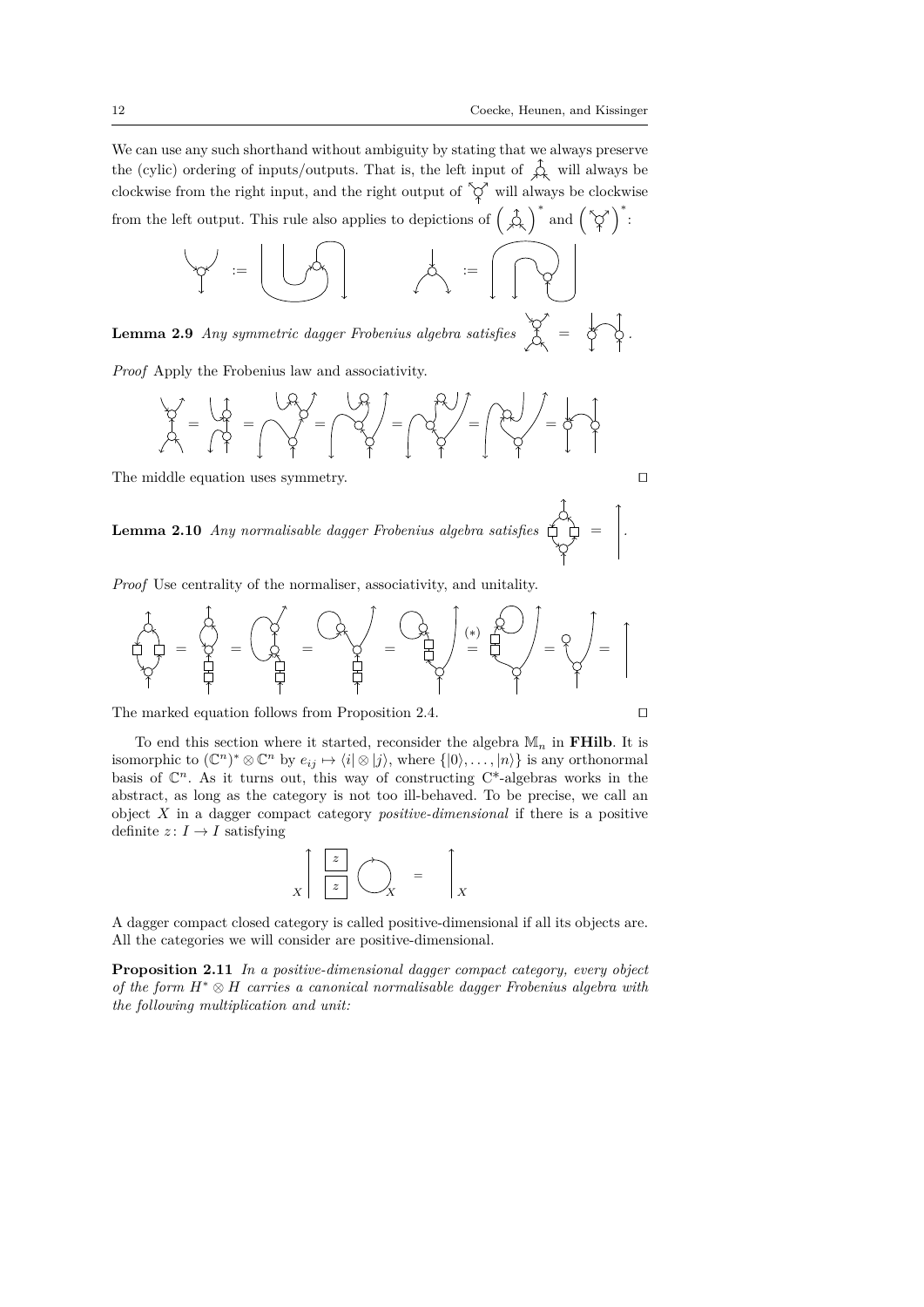*Proof* It follows immediately from compactness that this is a dagger Frobenius algebra. Positive-dimensionality provides a positive definite scalar *z* that satisfies  $(z^2 \circ \text{Tr}_X(1_X)) \otimes 1_X = 1_X$ . Then:



Hence  $1_{H^*\otimes H}\otimes z$  is a normaliser.

The abstract C\*-algebra of the previous proposition is called an *abstract matrix algebra*, and is also denoted by  $\mathcal{B}(H)$ .

#### **3 Abstract completely positive maps**

Having abstracted C\*-algebras from **FHilb** to arbitrary categories, this section does the same for completely positive maps. This will lead to a fully abstract procedure, called the *CP\*–construction*, that turns any dagger compact category (like **FHilb**) into the category of abstract C\*-algebras and abstract completely positive maps.

First recall the definition of completely positive maps between C\*-algebras. An element *a* of a C<sup>\*</sup>-algebra *A* is *positive* when it is of the form  $a = b^*b$  for some  $b \in A$ . A linear function  $f: A \to B$  between C<sup>\*</sup>-algebras is *positive* when it takes positive elements to positive elements. It is *completely positive* when the function *f* ⊗1 :  $A \otimes M_n$  →  $B \otimes M_n$  is positive for every natural number *n*. Completely positive maps form a large and well-studied class of transformations that send (possibly unnormalised) states of open systems to (possibly unnormalised) states, and hence account for dynamics [4, 25, 35]. There is some debate about whether other maps are in fact unphysical [3, 26,33, 38].

This definition translates to abstract C\*-algebras as follows: an element  $a\colon I\to A$ of an abstract C<sup>\*</sup>-algebra  $(A, \overrightarrow{A}, \overrightarrow{C})$  is positive when  $a = \overrightarrow{A}$   $(b^* \otimes b)$  for some  $b: I \to A$ . Expanding definitions, we see that  $a: I \to A$  is positive when



for some  $b: I \to A$ . By Lemma 2.10, this implies:

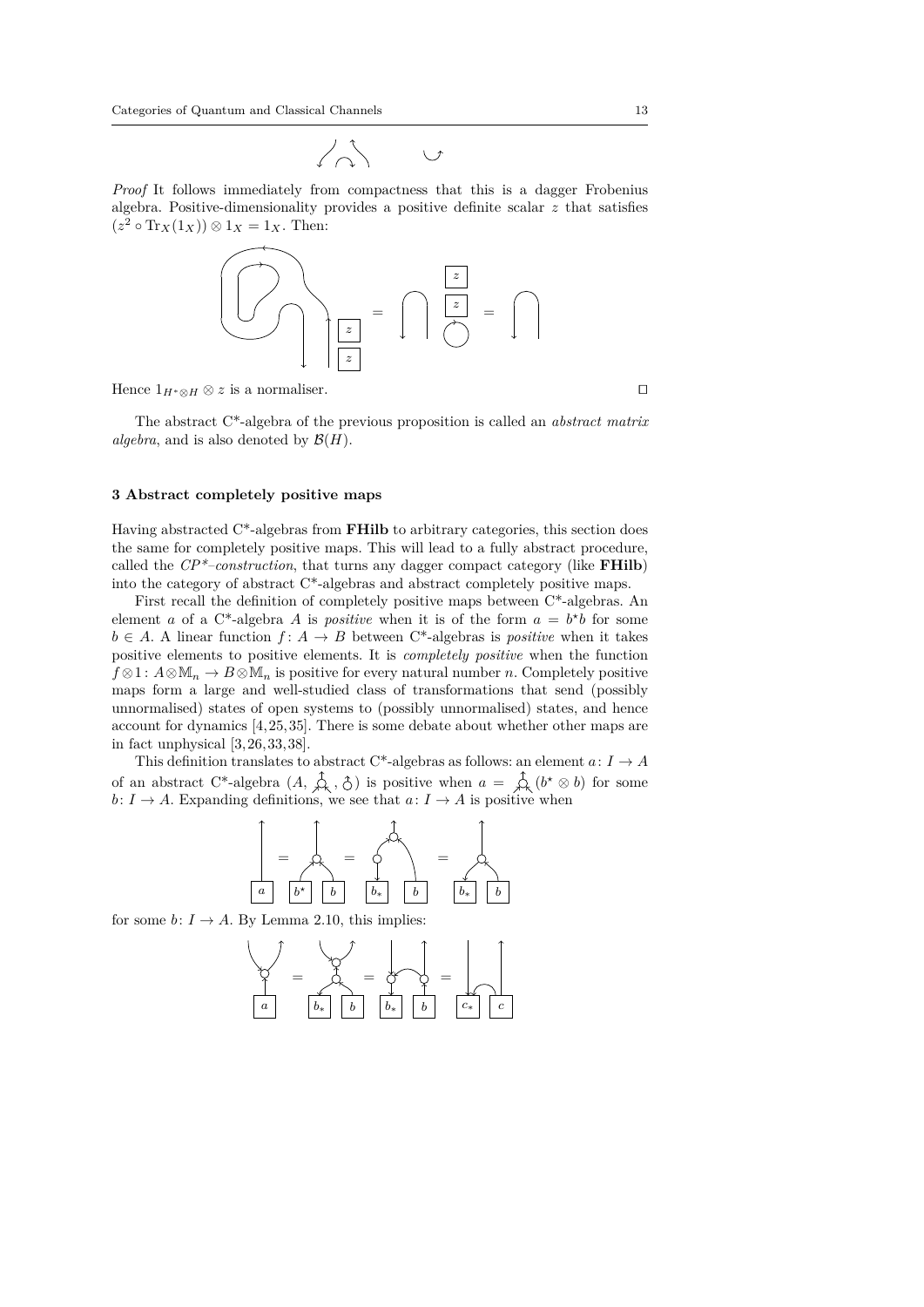for some object *X* and  $c: I \to X \otimes A$ ; the middle equation follows from Lemma 2.9.

In fact, for Hilbert spaces, the following two characterisations of positive element *a* are equivalent:



However, in other categories, the implication from left to right is strict. For this reason, we will take the weaker notion to define an abstract positive element.

This abstract description of positive elements generalises to maps  $f: A \rightarrow B$ between abstract C<sup>\*</sup>-algebras  $(A, \n\Diamond, \n\Diamond)$  and  $(B, \n\Diamond, \n\Diamond)$  as follows: there are an object *X* and a map  $g: A \to X \otimes B$  satisfying

$$
\begin{array}{c}\n\downarrow \\
\downarrow \\
\uparrow \\
\downarrow\n\end{array} = \begin{array}{c}\n\downarrow \\
\downarrow \\
\downarrow \\
\downarrow\n\end{array} \qquad (2)
$$

The *positive elements* of *A* are then precisely the maps  $I \rightarrow A$  satisfying this condition. Equation (2) is called the *CP\*–condition*. Proposition 3.4 below shows that this is precisely the right condition to capture complete positivity abstractly. But before that, the following lemma records that it indeed makes sense to take tensor products of abstract C\*-algebras.

**Lemma 3.1** *If*  $(A, \overrightarrow{A}, \overrightarrow{C}, \overrightarrow{D})$  *and*  $(B, \overrightarrow{A}, \overrightarrow{C}, \overrightarrow{D})$  *are normalisable dagger Frobenius algebras in a dagger compact category, then so is*  $(A \otimes B, \overbrace{\lambda}^{\uparrow} \mathcal{A}, \overline{\hat{C}} \otimes \overline{A}, \overline{\hat{C}} \overline{\hat{C}})$ .

*Proof* All the required properties – associativity, unitality, the Frobenius law, and normalisability – follow easily from the graphical calculus for dagger compact categories.  $\Box$ 

Incidentally, Lemmas 2.9 and 2.10 provide an alternative form of the CP\*– condition that is sometimes more convenient: equation (2) holds if and only if

$$
\frac{1}{\left|f\right|} = \frac{1}{\left|h_*\right| \left|h\right|} \tag{3}
$$

for some object *X* and morphism  $h: A \to X \otimes B$ .

Proposition 3.4 below shows that if a map  $A \to B$  satisfies the CP<sup>\*</sup>–condition (2), then its composition with another map  $I \rightarrow A$  satisfying that condition still satisfies that condition. It is in fact easier to first prove the more general result that the CP\*– condition is closed under composition, *i.e.* that maps satisfying (2) form a category. In fact, the rest of this section shows that if  $V$  is a dagger compact category, then so is the category of abstract  $C^*$ -algebras in **V** and maps satisfying  $(2)$ , that we now officially define.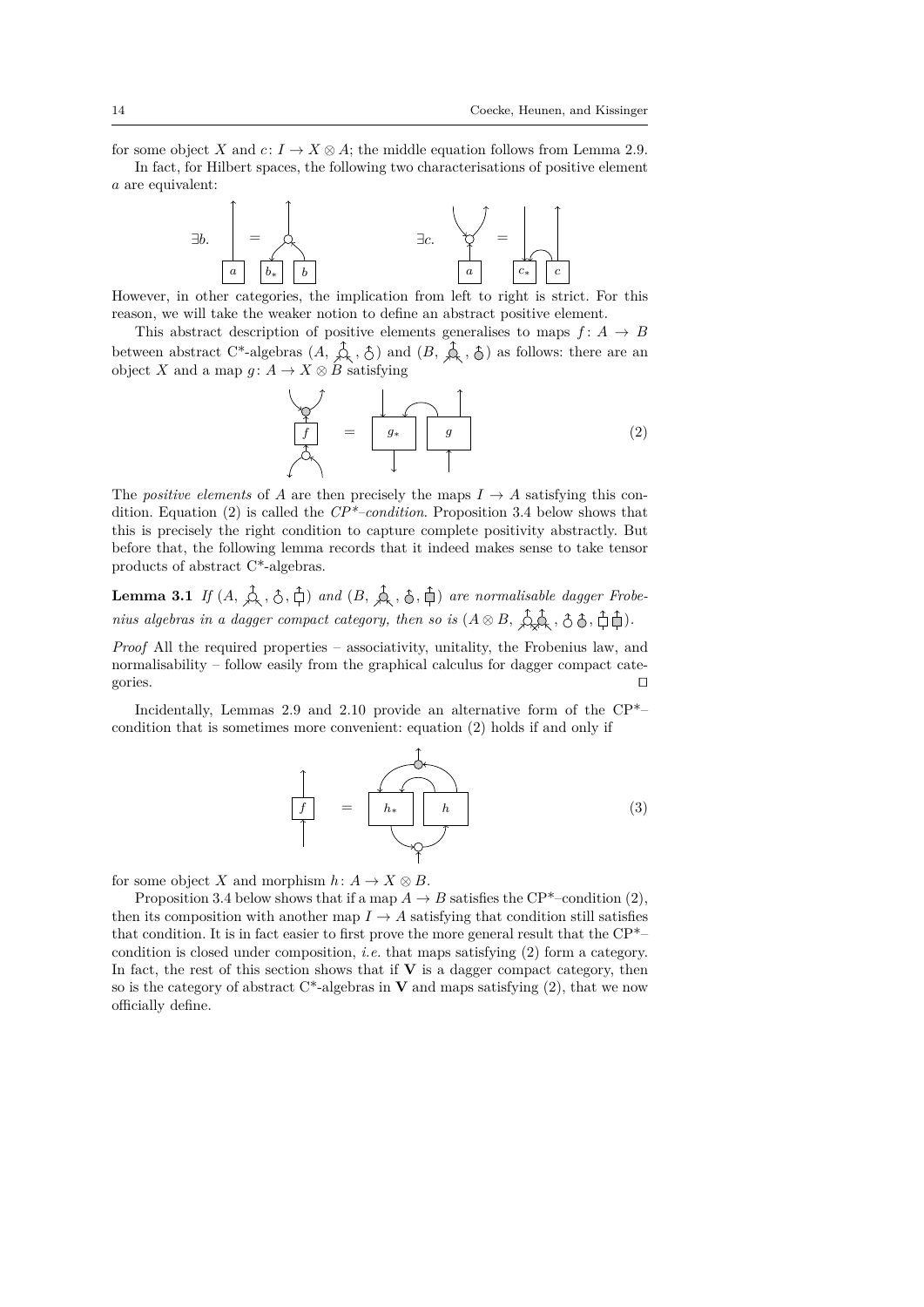**Definition 3.2** Given a dagger compact category **V**, we define the data for a new category **CP**<sup>∗</sup> [**V**]. Objects are normalizable dagger Frobenius algebras in **V**. Morphisms  $(A, \overrightarrow{A}) \rightarrow (B, \overrightarrow{A})$  are morphisms  $f: A \rightarrow B$  in **V** satisfying the CP<sup>\*</sup>– condition  $(2)$ .

The next theorem shows that **CP**<sup>∗</sup> [**V**] is a well-defined category inheriting composition and identities from **V**. In fact, it also inherits tensor products from **V** by Lemma 3.1, and then becomes a dagger compact category.

**Theorem 3.3** *If* **V** *is a dagger compact category,* **CP**<sup>∗</sup> [**V**] *is again a well-defined dagger compact category.*

*Proof* Identity maps  $1_A: (A, \hat{\uparrow}_k) \to (A, \hat{\uparrow}_k)$  satisfy the  $\mathbb{CP}^*$ -condition by Lemma 2.9, where the role of *g* in equation (2) is played by  $\widetilde{\varphi}$ .

Next, suppose  $f : (A, \xrightarrow{\wedge} ) \rightarrow (B, \xrightarrow{\wedge} )$  and  $g : (B, \xrightarrow{\wedge} ) \rightarrow (C, \xrightarrow{\blacktriangle})$  satisfy the CP\*–condition. It then follows from Lemma 2.10 that their composition does, too.



Thus **CP**<sup>∗</sup> [**V**] is indeed a well-defined category.

Lemma 3.1 gives monoidal structure on the level of objects. Given a morphism  $f: (A, \overrightarrow{A}) \to (C, \overrightarrow{A})$  with Kraus map *h*, and  $g: (B, \overrightarrow{A}) \to (D, \overrightarrow{A})$  with Kraus  $\text{map } i, \text{ then } f \otimes g : (A \otimes B, \overrightarrow{\mathcal{Q}, \mathcal{Q}}) \to (C \otimes D, \overrightarrow{\mathcal{Q}, \mathcal{Q}})$  satisfies the CP<sup>\*</sup>–condition:



Note that  $(I, \rho_I)$ , where  $\rho_I : I \otimes I \to I$  is the coherence isomorphism of **V**, is a normalisable dagger Frobenius algebra by the coherence theorem. Using this definition of  $\otimes$  and *I*, the coherence isomorphisms  $\alpha$ ,  $\lambda$ , and  $\rho$  from **V** trivially satisfy the CP\*–condition. Thus **CP**<sup>∗</sup> [**V**] is a monoidal category.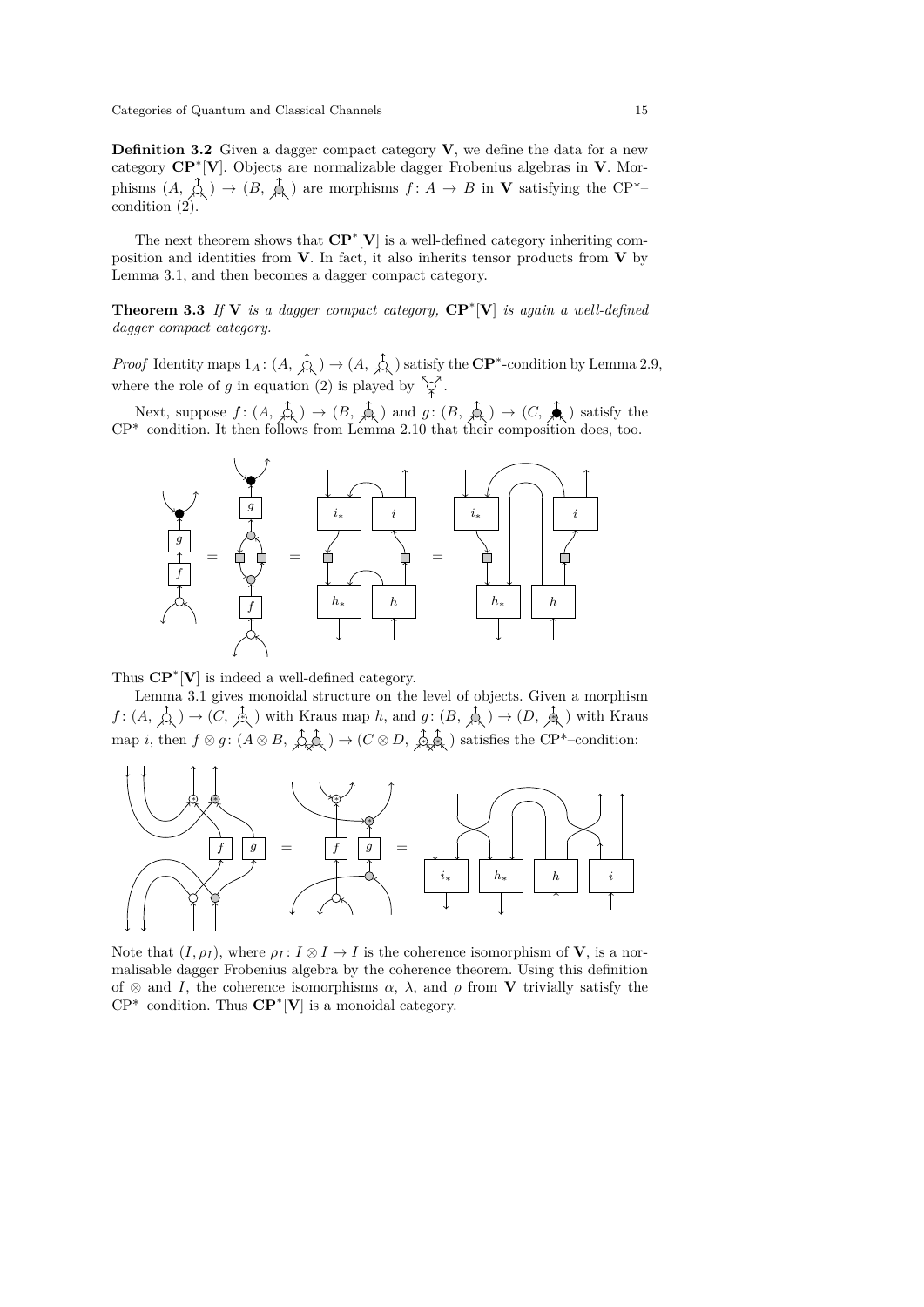To show that **CP**<sup>∗</sup> [**V**] inherits symmetry, it suffices to show that the swap map  $\sigma_{A,B}: A \otimes B \to B \otimes A$  of **V** lifts to a morphism  $\sigma_{A,B}: (A \otimes B, \overrightarrow{A} \otimes A) \to (B \otimes A, \overrightarrow{A} \otimes A)$ in **CP**<sup>∗</sup> [**V**]. This can be done with two applications of Lemma 2.9.



Thus  $\mathbf{CP}^*[\mathbf{V}]$  is a symmetric monoidal category.

The category  $\mathbf{CP}^*[\mathbf{V}]$  also inherits the dagger from **V**. If  $f : (A, \hat{\phi}_k) \to (B, \hat{\phi}_k)$ satisfies (2), then so too does  $f^{\dagger}$ : because  $\check{\heartsuit}$  o  $f^{\dagger} \circ \hat{\Phi} = (\check{\heartsuit} \circ f \circ \hat{\Phi})^{\dagger}$ ,



Since the coherence isomorphisms of **CP**<sup>∗</sup> [**V**] are those of **V**, they are unitary, and thus **CP**<sup>∗</sup> [**V**] is a dagger symmetric monoidal category.

Finally, for compactness, let  $(A, \hat{A})$  be an object in  $\mathbb{CP}^*[\mathbf{V}]$ . Let  $A^*$  be a dual of *A*, with cap  $\varepsilon_{A^*}: A^* \otimes A \to I$ . If a Frobenius algebra is dagger normalisable, so too are the opposite algebra and the transposed algebra (*i.e.* the dual). Thus  $(A^*, \underset{\sim}{\diamondsuit})$ is a well-defined object of  $\mathbf{CP}^*[\mathbf{V}]$ . Now,  $\varepsilon_{A^*}: (A, \hat{A}) \otimes (A^*, \hat{S}) \to I$  satisfies the CP\*–condition, again by Lemma 2.9:



We have already showed that the dagger of a map satisfying the CP\*–condition also satisfies the CP<sup>\*</sup>-condition, so finally let  $\eta_A = \varepsilon_{A^*}^{\dagger}$ . We complete the proof by noting that  $\sigma$ ,  $\eta$ , and  $\varepsilon$  are all defined with the same underlying maps as in **V**, so the symmetry and snake equations are automatically satisfied.  $\square$ 

We have constructed a category whose objects are abstract C\*-algebras, and we claim that the morphisms are abstract completely positive maps. The following proposition justifies that claim, by showing that maps satisfying the CP\*–condition correspond exactly to maps that are completely positive in the usual sense, in that  $f: A \to B$  applied to a positive (open) state preserves positivity.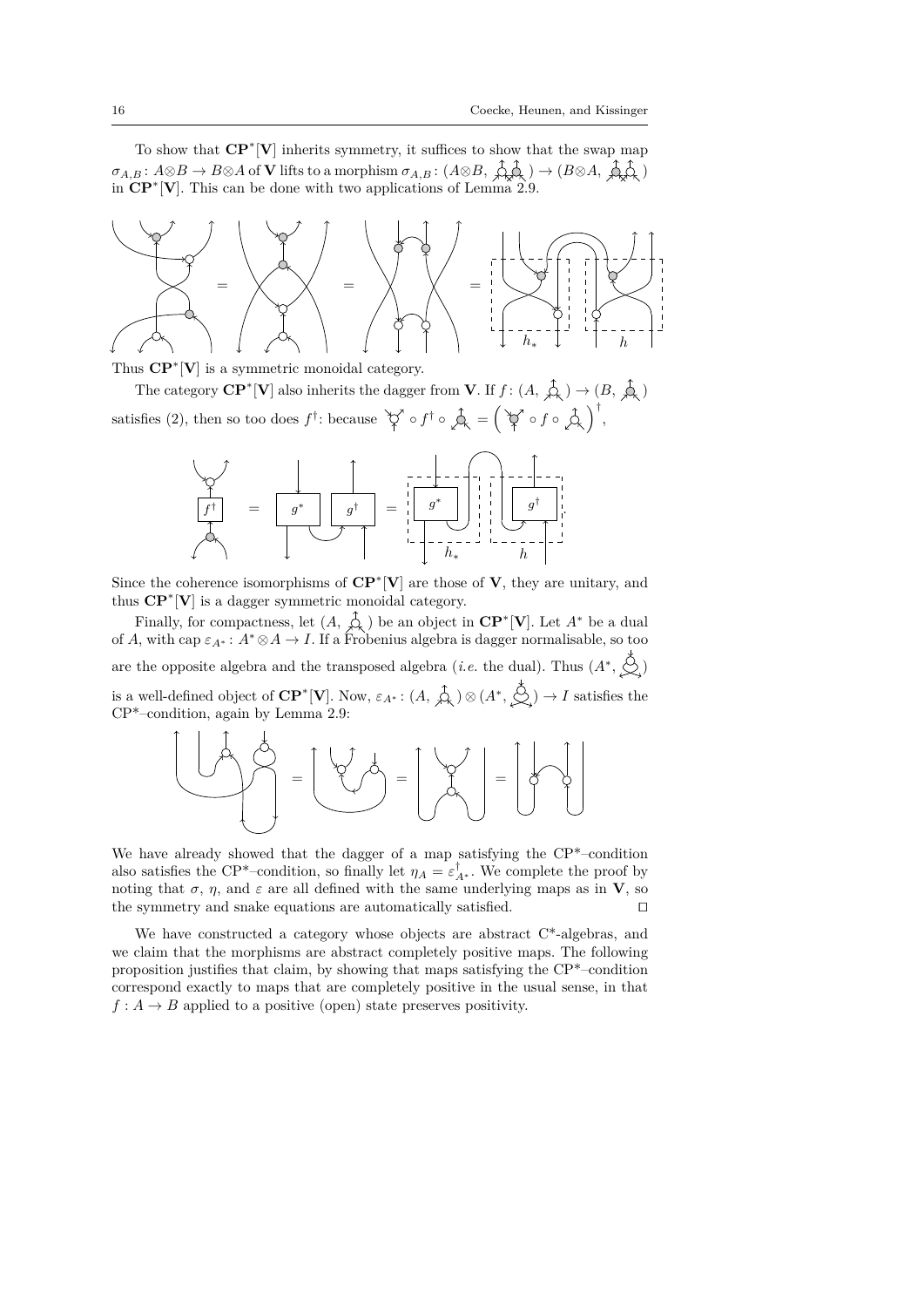**Proposition 3.4** *Let*  $(A, \Diamond\xi)$  *and*  $(B, \Diamond\xi)$  *be normalisable dagger Frobenius algebras and*  $f: A \rightarrow B$  *a morphism in a dagger compact category. The following are equivalent:*

- (a)  $f$  *satisfies the CP*<sup>\*</sup>–condition (2);
- *(b)*  $f \otimes 1_C$  *sends positive elements of*  $(A, \overrightarrow{A}) \otimes (C, \overrightarrow{A})$  *to positive elements of*  $(B, \overrightarrow{A}) \otimes (C, \overrightarrow{A})$  *for all normalisable dagger Frobenius algebras*  $(C, \overrightarrow{A})$ ;
- *(c)*  $f \otimes 1_C$  *sends positive elements of*  $(A, \overrightarrow{A}) \otimes (X^* \otimes X, \angle \overrightarrow{A})$  *to positive elements of*  $(B, \overrightarrow{A}) \otimes (X^* \otimes X, \angle \hat{\wedge})$  *for all objects X.*

*Proof* For (a)  $\Rightarrow$  (b): if  $\rho$  is a positive element of  $(A, \overrightarrow{A},) \otimes (C, \overrightarrow{A},)$ , then it can be regarded as a morphism  $\rho: I \to (A, \hat{\downarrow}_{\lambda}) \otimes (C, \hat{\clubsuit})$  in  $\mathbb{CP}^*[\mathbf{V}]$ . It then follows from Theorem 3.3 that  $(f \otimes 1_C) \circ \rho$  is also a morphism in  $\mathbb{CP}^*[\mathbf{V}]$ , so it must also be a positive element. The implication (b)  $\Rightarrow$  (c) is trivial. Finally, for (c)  $\Rightarrow$  (a): setting  $X = A^*$ , the following is a positive element of  $(B, \bigstar) := (A, \bigstar) \otimes (X^* \otimes X, \angle \wedge)$ .

$$
\begin{array}{c}\n\begin{array}{|c|}\n\hline\n\end{array}\n\end{array} \n\begin{array}{c}\n\hline\n\end{array}
$$

Indeed, graphical rewriting using the Frobenius law and symmetry shows:



So, by assumption,  $(f \otimes 1_{A^*}) \circ \rho$  is also a positive element. Applying white caps to both sides establishes that *f* satisfies the CP\*–condition.



This finishes the proof.  $\Box$ 

The previous proposition is a fully abstract version of Stinespring's dilation theorem [34], or rather (because our abstract C\*-algebras are finite-dimensional) of Choi's theorem [6]. The morphism *g* in equation (2) therefore called a *Kraus map* for *f*; we emphasise that it is not unique. Traditional formulations in **FHilb** allow a sum of Kraus maps; this is expressed abstractly by the indexing object *X* in (2).

The abstract C\*-algebras  $(C, \overbrace{\mathcal{A}})$  and  $(X^* \otimes X, \angle \underset{\sim}{\diamond} )$  in the previous proposition are called the ancillary system, or *ancilla*. In these terms, the previous proposition shows that the  $\text{CP}^*$ –condition (2) characterises those maps that preserve positivity even when their input and output systems are regarded as open subsystems of larger systems. In fact, the previous proposition does slightly better than Choi's theorem,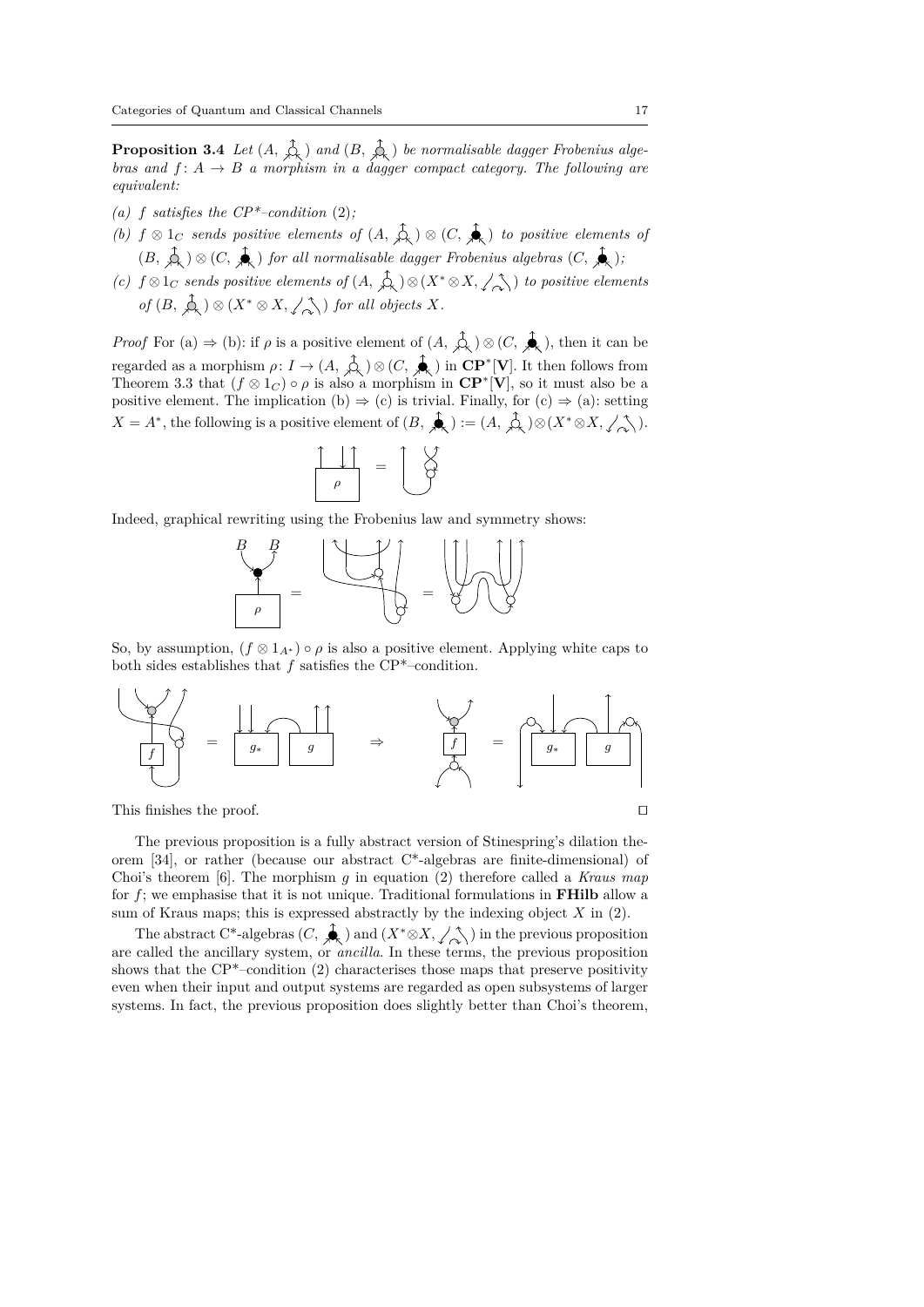because the ancilla can be an arbitrary abstract C\*-algebra instead of just an abstract matrix algebra.

Because of the way we have modeled the definition of **CP**<sup>∗</sup> [**V**] after the case of **FHilb**, the category **CP**<sup>∗</sup> [**FHilb**] is indeed that of (concrete) finite-dimensional C\*-algebras and completely positive maps, as the following proposition records.

**Proposition 3.5 CP**<sup>∗</sup> [**FHilb**] *is equivalent to the category of finite-dimensional C\*-algebras and completely positive maps.*

*Proof* Define a functor *E* from **CP**<sup>∗</sup> [**FHilb**] to the category of finite-dimensional C\*-algebras and completely positive maps, acting on objects as in Theorem 2.8 and as the identity on morphisms. This functor is then essentially surjective on objects by that theorem. Furthermore, Proposition 3.4 shows that  $E(f)$  is a completely positive map between concrete C\*-algebras if and only if *f* satisfies the CP\*–condition. This makes *E* a well-defined functor that is full. It is faithful by construction, and hence it is an equivalence of categories.  $\Box$ 

*Remark 3.6* We have employed complex Hilbert spaces. It is natural to wonder about performing the CP\*–construction on real finite-dimensional Hilbert spaces.

On the level of objects, Theorem 2.8 still goes through: abstract C\*-algebras in the category of real finite-dimensional Hilbert spaces correspond to so-called finitedimensional *real C\*-algebras* (see [23]). However, these need not be direct sums of complex matrix algebras; rather, they are direct sums of algebras of matrices over the real numbers, complex numbers, or over the quaternions [23, Theorem 5.7.1].

On the level of morphisms, Proposition 3.4 still holds. However, in the real case these morphisms do not give all completely positive maps [29, Theorem 4.3]. The underlying issue is that there are more positive elements in real C\*-algebras than those of the form  $a^*a$ .

In the concrete case, \*-homomorphisms between  $C^*$ -algebras are automatically completely positive. We conclude this section by proving this holds fully abstractly, providing an easy way to show that some maps are morphisms in **CP**<sup>∗</sup> [**V**].

**Definition 3.7** If  $(A, \mathcal{L})$  and  $(B, \mathcal{L})$  are dagger normalisable Frobenius algebras, a morphism  $f: A \to B$  is called a *\*-homomorphism* when it satisfies the following equations.

$$
\frac{1}{\begin{array}{|c|c|c|}\hline f&f&=&\overbrace{f}&&&\overbrace{f}&&\\ \hline f&f&=&\overbrace{f}&&&\overbrace{f}&&\\ \hline \end{array}}
$$

**Lemma 3.8** *Let*  $(A, \overrightarrow{\mathcal{L}})$  *and*  $(B, \overrightarrow{\mathcal{L}})$  *be dagger normalisable Frobenius algebras in a dagger compact category* **V***. If*  $f: A \rightarrow B$  *is a* \*-homomorphism, then it is a *well-defined morphism in* **CP**<sup>∗</sup> [**V**]*.*

*Proof* Graphical manipulation shows the following.

$$
\frac{1}{\sqrt{2}} = \frac{1}{\sqrt{2}} = \frac{1}{\sqrt{2}} = \frac{1}{\sqrt{2}} = \frac{1}{\sqrt{2}} = \frac{1}{\sqrt{2}} = \frac{1}{\sqrt{2}} = \frac{1}{\sqrt{2}} = \frac{1}{\sqrt{2}} = \frac{1}{\sqrt{2}} = \frac{1}{\sqrt{2}} = \frac{1}{\sqrt{2}} = \frac{1}{\sqrt{2}} = \frac{1}{\sqrt{2}} = \frac{1}{\sqrt{2}} = \frac{1}{\sqrt{2}} = \frac{1}{\sqrt{2}} = \frac{1}{\sqrt{2}} = \frac{1}{\sqrt{2}} = \frac{1}{\sqrt{2}} = \frac{1}{\sqrt{2}} = \frac{1}{\sqrt{2}} = \frac{1}{\sqrt{2}} = \frac{1}{\sqrt{2}} = \frac{1}{\sqrt{2}} = \frac{1}{\sqrt{2}} = \frac{1}{\sqrt{2}} = \frac{1}{\sqrt{2}} = \frac{1}{\sqrt{2}} = \frac{1}{\sqrt{2}} = \frac{1}{\sqrt{2}} = \frac{1}{\sqrt{2}} = \frac{1}{\sqrt{2}} = \frac{1}{\sqrt{2}} = \frac{1}{\sqrt{2}} = \frac{1}{\sqrt{2}} = \frac{1}{\sqrt{2}} = \frac{1}{\sqrt{2}} = \frac{1}{\sqrt{2}} = \frac{1}{\sqrt{2}} = \frac{1}{\sqrt{2}} = \frac{1}{\sqrt{2}} = \frac{1}{\sqrt{2}} = \frac{1}{\sqrt{2}} = \frac{1}{\sqrt{2}} = \frac{1}{\sqrt{2}} = \frac{1}{\sqrt{2}} = \frac{1}{\sqrt{2}} = \frac{1}{\sqrt{2}} = \frac{1}{\sqrt{2}} = \frac{1}{\sqrt{2}} = \frac{1}{\sqrt{2}} = \frac{1}{\sqrt{2}} = \frac{1}{\sqrt{2}} = \frac{1}{\sqrt{2}} = \frac{1}{\sqrt{2}} = \frac{1}{\sqrt{2}} = \frac{1}{\sqrt{2}} = \frac{1}{\sqrt{2}} = \frac{1}{\sqrt{2}} = \frac{1}{\sqrt{2}} = \frac{1}{\sqrt{2}} = \frac{1}{\sqrt{2}} = \frac{1}{\sqrt{2}} = \frac{1}{\sqrt{2}} = \frac{1}{\sqrt{2}} = \frac{1}{\sqrt{2}} = \frac{1}{\sqrt{2}} = \frac{1}{\sqrt{2}} = \
$$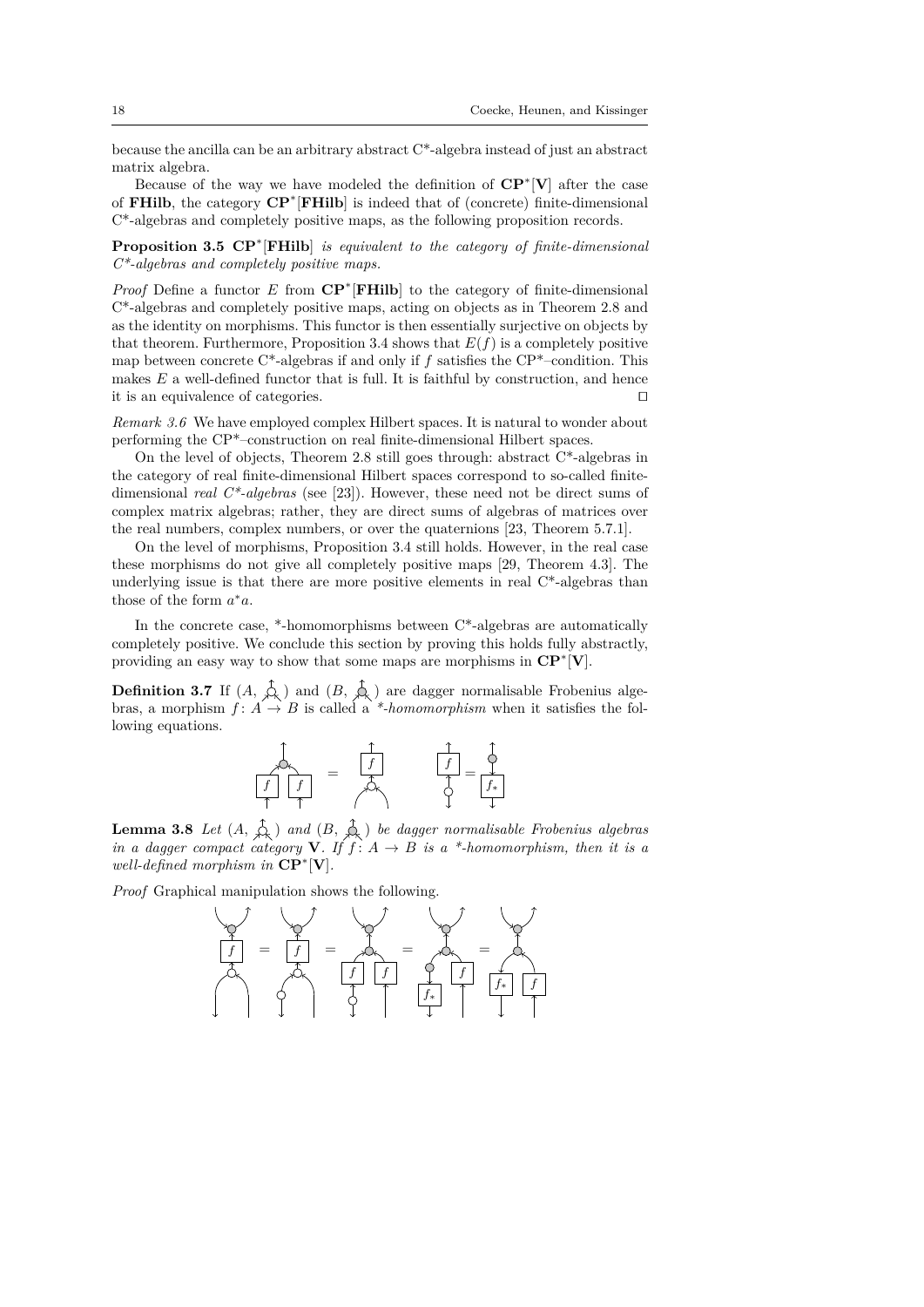Hence this morphism is a composition of  $f^* \otimes f$  and  $\check{\nabla} \circ \mathring{\Delta}$ . Both morphisms are completely positive, *i.e.* of the form of the right-hand side of equation (2): the former by construction, the latter by Lemma 2.9. Therefore *f* is also completely positive by Theorem 3.3, and hence a morphism in **CP**<sup>∗</sup>  $[\mathbf{V}]$ .

#### **4 Completely classical systems and completely quantum systems**

As discussed in Section 2, commutative abstract C\*-algebras  $(A, \overrightarrow{A})$  in **FHilb** correspond to orthogonal bases of *A*. More precisely, the basis vectors are the *copyable points, i.e.* morphisms  $p: I \to A$  that satisfy  $\check{\vee} \circ p = p \otimes p$ . Expanding arbitrary vectors in this basis, one can show that the normalised positive elements of *A* are precisely those vectors with positive coefficients summing to 1. Thus, normalised positive elements of a commutative abstract C\*-algebra may be regarded as probability distributions over its copyable points. That is, we may think of commutative abstract C\*-algebras as "completely classical" systems.<sup>2</sup>

On the other hand, Section 2 showed that abstract matrix algebras can be regarded as "completely quantum" systems: their states have no probabilistical mixing aspect at all. In general, abstract C\*-algebras are combinations of "completely classical" and "completely quantum" parts. This section focuses on these two extreme cases. It proves that the CP\*–construction subsumes earlier constructions that remained separate: the Stoch–construction into its "completely classical" part [12], and the so-called CPM–construction into its "completely quantum" part [30, 10, 5]. Thus the CP\*–construction combines the two, and places classical and quantum systems and channels on an equal footing in a single category.

#### 4.1 Completely classical systems

First, recall the Stoch–construction [12]. Like the CP\*–construction of the previous section, it turns a dagger compact category **V** into a new one, **Stoch**[**V**]. It will turn out that it is precisely the full subcategory of **CP**<sup>∗</sup> [**V**] consisting of commutative abstract C\*-algebras, and that we may regard it as the subcategory of classical channels.

Objects of **Stoch**[**V**] are commutative normalisable dagger Frobenius algebras. Morphisms  $(A, \hat{\n\lambda}) \to (B, \hat{\n\lambda})$  in **Stoch**[**V**] are morphisms  $f: A \to B$  in **V** with

$$
\begin{array}{|c|c|c|}\n\hline\n\end{array}\n\qquad \qquad = \qquad\n\begin{array}{|c|c|}\n\hline\ng^{\text{max}} & g \\
\hline\n\end{array}\n\qquad \qquad (4)
$$

for some commutative normalisable dagger Frobenius algebra  $(X, \hat{\mathcal{A}})$  and a morphism  $g: A \to X \otimes B$  in **V**. Here, the conjugation  $g_*$  is taken with respect to the caps and cups induced by  $\not\leftrightarrow$ ,  $\not\leftrightarrow$ , and  $\not\leftrightarrow$ .

<sup>2</sup> Commutativity might be too strong a notion of "completely classical" system in the abstract. A weaker notion of broadcastability, that coincides with commutativity in **FHilb**, seems more reasonable. Subsequent work will investigate such more operational notions of classicality.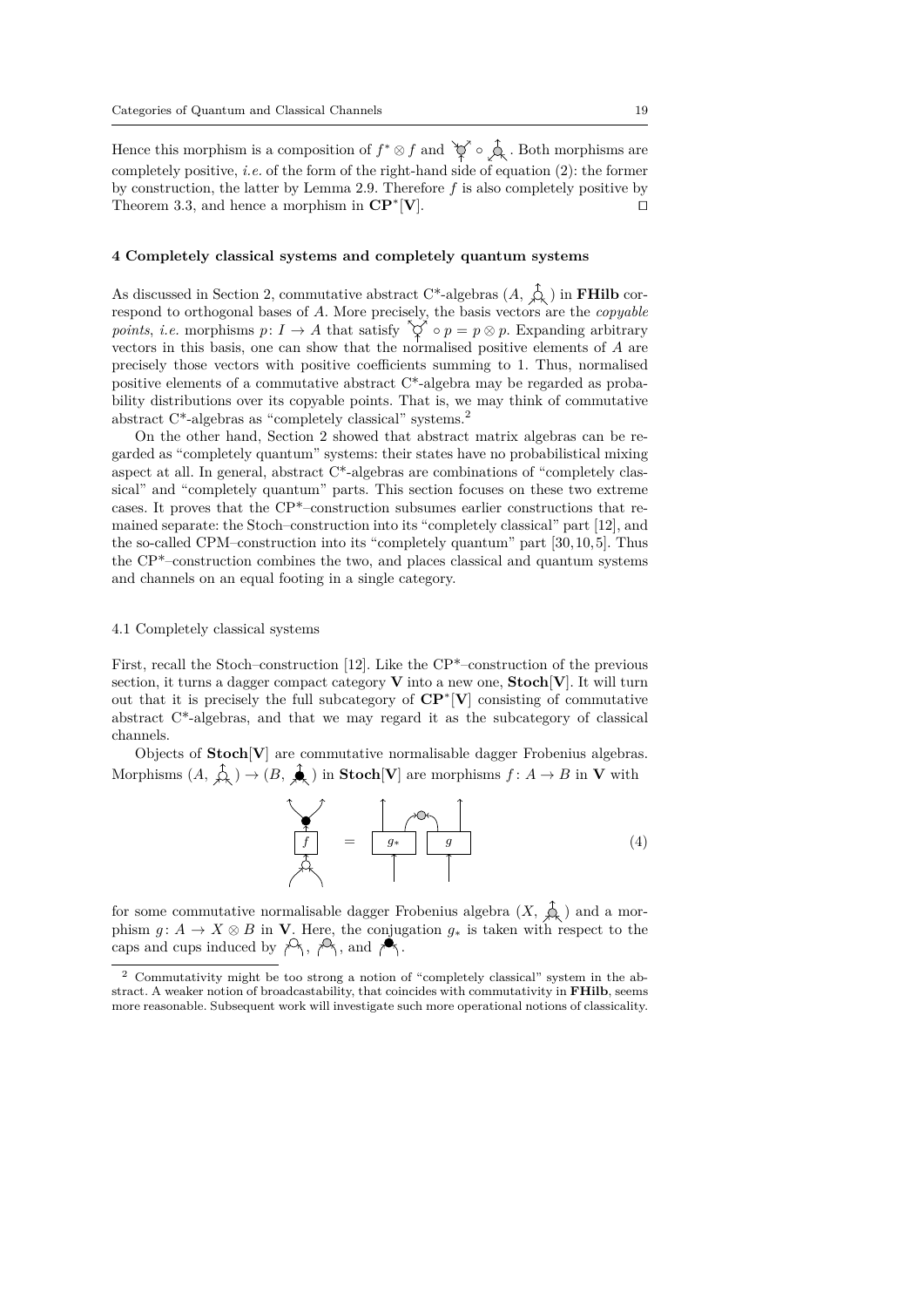**Theorem 4.1** *For a dagger compact category* **V***, the category* **Stoch**[**V**] *is isomorphic to the full subcategory of* **CP**<sup>∗</sup> [**V**] *consisting of all commutative normalisable dagger Frobenius algebras.*

*Proof* We show that (4) implies (2).



The converse holds since the dualisers  $\hat{\varphi}$ ,  $\hat{\varphi}$ , and  $\hat{\varphi}$ , are always invertible.

The following corollary justifies thinking of **Stoch**[**V**] as a category of classical channels. We call a morphism  $f : (A, \hat{A}) \rightarrow (B, \hat{A})$  in  $\mathbb{CP}^*[\mathbf{V}]$  *normalised* if it preserves counits:  $\Diamond \circ f = \Diamond$ . Recall that a *stochastic map* between finite-dimensional Hilbert spaces is a matrix with positive real entries whose every column sums to one.

**Corollary 4.2** *Normalised morphisms in* **Stoch**[**FHilb**] *correspond to stochastic maps between finite-dimensional Hilbert spaces.*

*Proof* Combine Theorem 4.1, Proposition 3.5 and  $[21, 3.2.3 \text{ and } 2.1.3]$ .

# 4.2 Completely quantum systems

First, we recall the CPM–construction [30, 10]. Like the  $\text{CP*}-\text{construction}$  of the previous section, it turns a dagger compact category **V** into a new one, **CPM**[**V**]. It will turn out that it is precisely the full subcategory of **CP**<sup>∗</sup> [**V**] consisting of abstract matrix algebras  $\mathcal{B}(H) = (H^* \otimes H, \angle \wedge \rangle)$ , that are simply identified with *H*, and that we may regard it as the subcategory of quantum channels.

Objects of **CPM**[**V**] are the same as those of **V**, and morphisms  $f: A \rightarrow B$  in **CPM**[**V**] are morphisms  $f: A^* \otimes A \to B^* \otimes B$  in **V** for which there exist an object *X* and a morphism *g* :  $A \rightarrow X \otimes B$  satisfying:



Composition, identity maps, and  $\otimes$  on objects of **CPM[V**] are as in **V**. The tensor product is defined on morphisms of **CPM**[**V**] as follows:

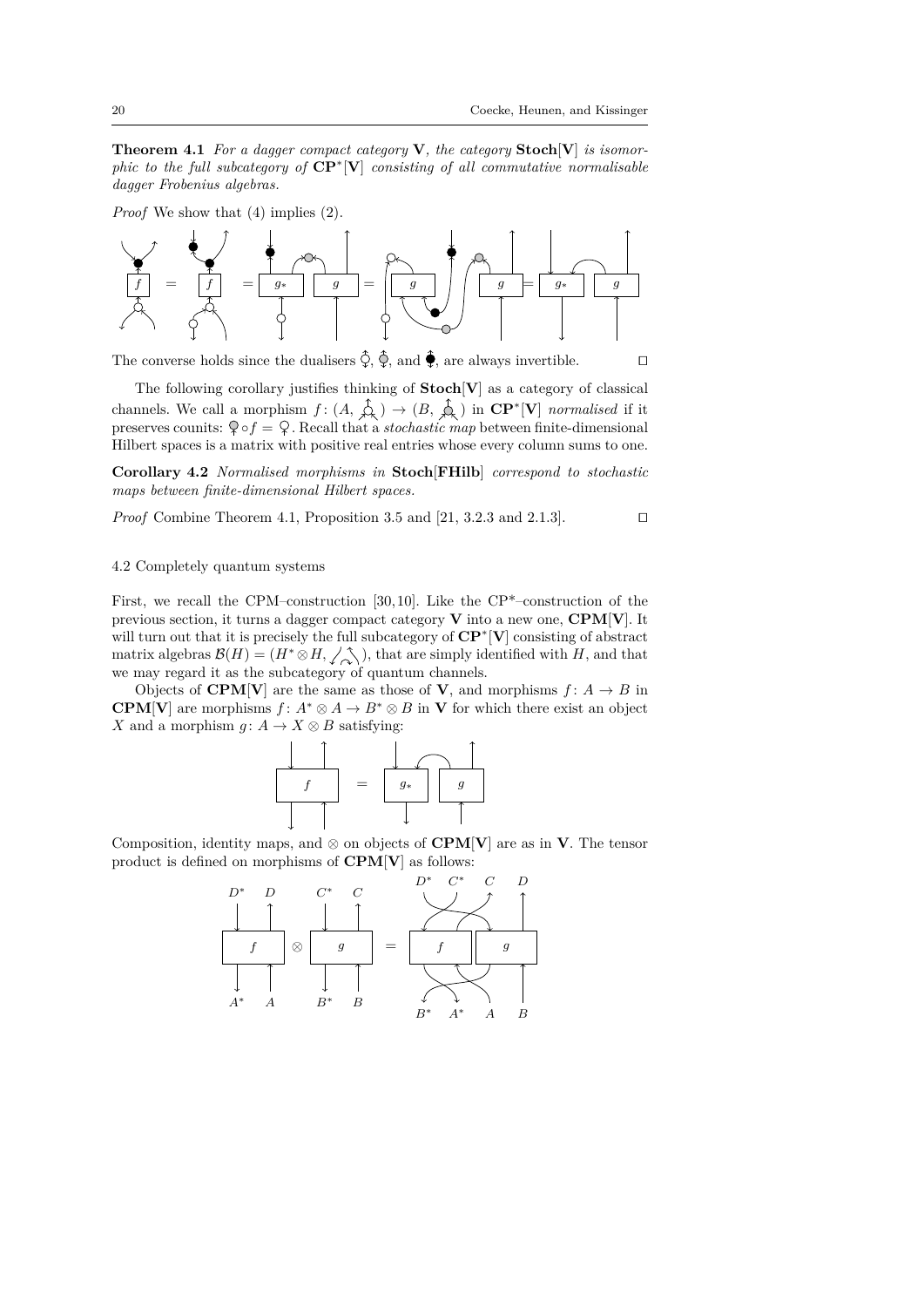**CPM**[**V**] inherits symmetry and compact structure from **V**, only "doubled".

$$
\sigma_{A,B} := \begin{matrix} & A^* & B & A \\ & \searrow & & \searrow \\ & \searrow & & \searrow \\ & B^* & A^* & A & B \end{matrix} \qquad \qquad \eta_A := \begin{matrix} & A^* & A & A^* & A \\ & \searrow & & \searrow & \\ & \searrow & & \searrow & \\ & \searrow & & \searrow & \\ & \searrow & & \searrow & \\ & \searrow & & \searrow & \\ & \searrow & & \searrow & \\ & \searrow & & \searrow & \\ & \searrow & & \searrow & \\ & \searrow & & \searrow & \\ & \searrow & & \searrow & \\ & \searrow & & \searrow & \\ & \searrow & & \searrow & \\ & \searrow & & \searrow & \\ & \searrow & & \searrow & \\ & \searrow & & \searrow & \\ & \searrow & & \searrow & \\ & \searrow & & \searrow & \\ & \searrow & & \searrow & \\ & \searrow & & \searrow & \\ & \searrow & & \searrow & \\ & \searrow & & \searrow & \\ & \searrow & & \searrow & \\ & \searrow & & \searrow & \\ & \searrow & & \searrow & \\ & \searrow & & \searrow & \\ & \searrow & & \searrow & \\ & \searrow & & \searrow & \\ & \searrow & & \searrow & \\ & \searrow & & \searrow & \\ & \searrow & & \searrow & \\ & \searrow & & \searrow & \\ & \searrow & & \searrow & \\ & \searrow & & \searrow & \\ & \searrow & & \
$$

The following theorem proves that **CPM**[**V**] embeds in **CP**<sup>∗</sup> [**V**], preserving all structure. To formulate that embedding, recall that a functor *F* is dagger symmetric monoidal if it comes with natural unitary isomorphisms  $\varphi_{A,B}: F(A \otimes B) \to F(A) \otimes$ *F*(*B*) satisfying  $\varphi_{I,A} = \varphi_{A,I} = 1_A$  and

$$
F(A \otimes B \otimes C) \xrightarrow{\varphi_{A,B \otimes B}} F(A) \otimes F(B \otimes C) \qquad F(A \otimes B) \xrightarrow{\varphi_{A,B}} F(A) \otimes F(B)
$$
  

$$
\varphi_{A \otimes B,C} \begin{bmatrix} 1_{F(A)} \otimes \varphi_{B,C} & F(\sigma_{A,B}) \\ 1_{F(A)} \otimes \varphi_{B,C} & F(\sigma_{A,B}) \end{bmatrix} \qquad \sigma_{F(A),F(B)} \begin{bmatrix} \sigma_{F(A),F(B)} \\ \sigma_{F(A),F(B)} \end{bmatrix}
$$
  

$$
F(A \otimes B) \otimes F(C) \xrightarrow{\varphi_{A,B} \otimes 1_{F(C)}} F(A) \otimes F(C) \qquad F(B \otimes A) \xrightarrow{\sigma_{B,A}} F(B) \otimes F(A)
$$

For simplicity, we have assumed that the categories involved are strict monoidal.

**Theorem 4.3** *If* **V** *is a positive-dimensional dagger compact category,*

$$
\mathcal{B}(A) = (A^* \otimes A, \angle \underset{\sim}{\wedge} ) \qquad \mathcal{B}(f) = f
$$

*defines a functor*  $\mathcal{B} \colon \mathbf{CPM}[\mathbf{V}] \to \mathbf{CP}^*[\mathbf{V}]$  *that is full, faithful, and dagger symmetric monoidal.*

*Proof* First of all, B is well-defined, because a morphism  $f: A^* \otimes A \to B^* \otimes B$  in **V** determines a morphism  $A \rightarrow B$  in **CPM**[**V**] precisely when if it determines a morphism  $(A^* \otimes A, \angle \otimes A) \rightarrow (B^* \otimes B, \angle \otimes A)$  in  $\mathbb{CP}^*[\mathbf{V}]$ . Indeed, if *f* is a morphism in **CPM**[**V**], it also satisfies the CP\*–condition:

*f* = *g*<sup>∗</sup> *g g*∗ = *g*

Conversely, if  $f$  is in  $\mathbf{CP}^*[\mathbf{V}]$ , then it is also in  $\mathbf{CPM}[\mathbf{V}]$ :



Composition is defined identically in  $\mathbf{CPM[V]}$  and  $\mathbf{CP}^*[\mathbf{V}]$ , so  $\mathcal{B}$  is functorial, full, and faithful.

Define  $\varphi_{A,B} : \mathcal{B}(A \otimes B) \to \mathcal{B}(A) \otimes \mathcal{B}(B)$  as the following "reshuffling map".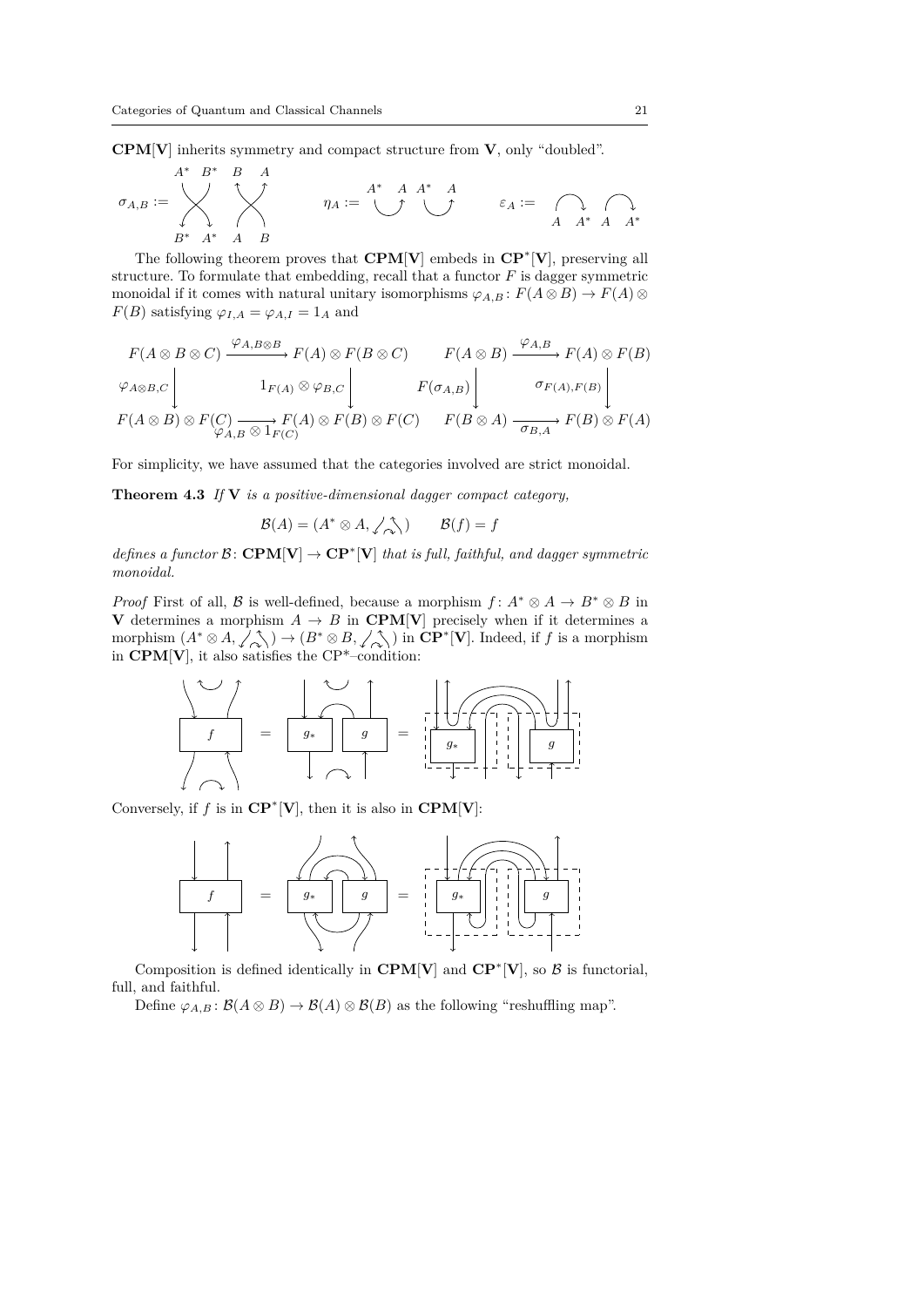

To verify that this defines a morphism in **CP**<sup>∗</sup> [**V**], it suffices to show that it is a \*-homomorphism by Lemma 3.8.



Next, we show naturality of  $\varphi$ :

= *f g f g* B(*f*) ⊗ B(*g*) *ϕA,B ϕB,A* B(*f* ⊗ *g*)

The last thing that remains to be shown is coherence for  $\varphi$  with respect to the symmetric monoidal structure. For associativity:

$$
\varphi_{A,B} \otimes 1_{\mathcal{B}(C)} \left\{ \begin{array}{c} A^* A & B^* B & C^* C \\ \hline \downarrow & \downarrow & \downarrow \\ B^* A^* & A & B & C^* C \\ \hline \downarrow & \downarrow & \downarrow \\ C^* & B^* A^* & A & B & C \end{array} \right. = \begin{array}{c} A^* A & B^* B & C^* C \\ \hline \downarrow & \downarrow & \downarrow \\ A & A & C^* B^* \\ \hline \downarrow & \downarrow & \downarrow \\ C^* B^* & A^* & A & B & C \end{array} \right\} 1_{\mathcal{B}(A)} \otimes \varphi_{B,C}
$$

As for the unit equations:

$$
A^* A I I I I A^* A A A^* A
$$
  
\n
$$
\begin{array}{ccc}\nA^* A I I & I A^* A \\
\downarrow & \downarrow & \downarrow \\
\downarrow & \downarrow & \downarrow \\
I A^* A I & A^* I I A A^* A\n\end{array}
$$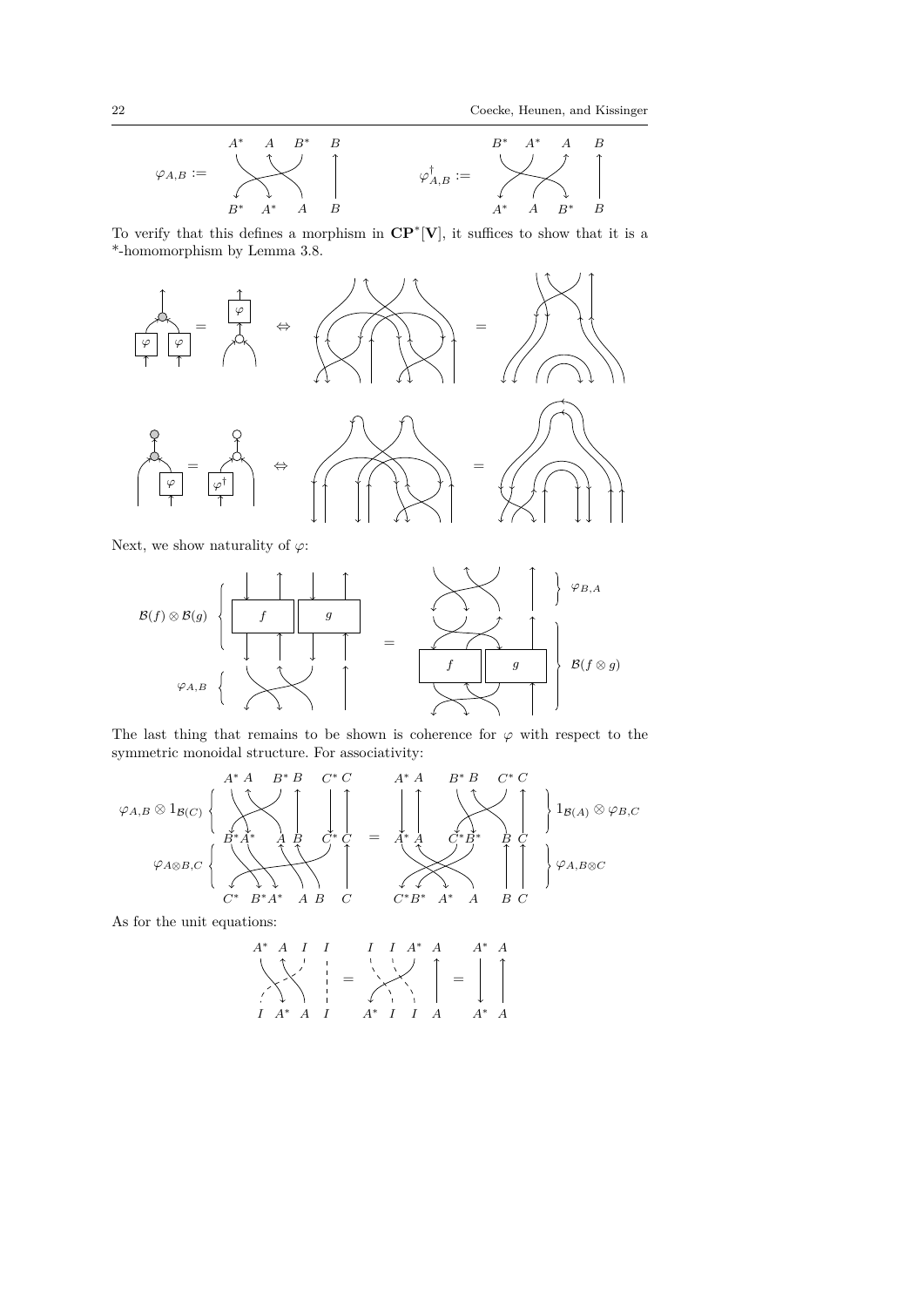Finally, as for symmetry:



Thus  ${\mathcal B}$  is a full, faithful, dagger symmetric monoidal functor.  $\hfill\Box$ 

As a consequence of the previous theorem and Proposition 3.5, the category **CPM**[**FHilb**] is equivalent to the category of matrix algebras and completely positive maps. This justifies thinking of the "completely quantum" part of **CP**<sup>∗</sup> [**V**] as a category of quantum channels.

The category **CPM**[**FHilb**] is strictly smaller than the category **CP**<sup>∗</sup> [**FHilb**] of all finite-dimensional  $C^*$ -algebras and completely positive maps. That is, the embedding  $\beta$  of the previous theorem does not extend to an equivalence of categories: for example, the finite-dimensional C<sup>\*</sup>-algebra  $A = \mathbb{M}_1 \oplus \mathbb{M}_2$  cannot be isomorphic to a matrix algebra  $\mathbb{M}_n$  because  $\dim(A) = 1^2 + 2^2 = 5 \neq n^2 = \dim(\mathbb{M}_n)$ .

In analogy to the case  $V = FHilb$ , it stands to reason to regard objects *H* of **V** as systems whose state space consists of pure states, and objects  $\mathcal{B}(H)$  of  $\mathbb{CP}^*[\mathbf{V}]$ as systems whose state space consists of mixed states. So one might think that the "pure" category **V** should embed into the "mixed" category **CP**<sup>∗</sup> [**V**]. The following corollary shows that this is indeed the case.

**Corollary 4.4** *If* **V** *is a dagger compact category,*

$$
A \mapsto \mathcal{B}(A) \qquad f \mapsto f^* \otimes f
$$

*defines a dagger symmetric monoidal functor*  $V \to CP^* [V]$ *.* 

*Proof* Combine the previous theorem with [30, Theorem 4.20].  $\Box$ 

There are no meaningful functors in the opposite directions. A construction  $\mathbb{CP}^*[\mathbf{V}] \to \mathbf{V}$  would model decoherence, which cannot be a structure preserving functor. More precisely, the functor  $V \to \mathbb{CP}^* [V]$  does not have any adjoints, because it does not preserve (co)limits:  $\mathcal{B}(H \oplus K) \not\cong \mathcal{B}(H) \oplus \mathcal{B}(K)$  for nontrivial Hilbert spaces *H* and *K*. Similarly, a functor  $\mathbf{CP}^*[\mathbf{V}] \to \mathbf{CPM}[\mathbf{V}]$  would need to coherently turn an (abstract) C\*-algebra into an (abstract) matrix algebra. Again, it cannot be an adjoint because it cannot preserve (co)limits.

## **5 Nonstandard models**

So far, we have abstracted classical and quantum systems and channels from the category **FHilb** to arbitrary dagger compact categories **V**. Now it is high time to see some other examples. This section considers three: the category of sets and relations, the category of matrices with positive entries, and the category of relations with values in a cancellative quantale. We will see that abstract  $C^*$ -algebras in these categories turn out to be important well-known structures, that are nevertheless quite different from concrete C\*-algebras.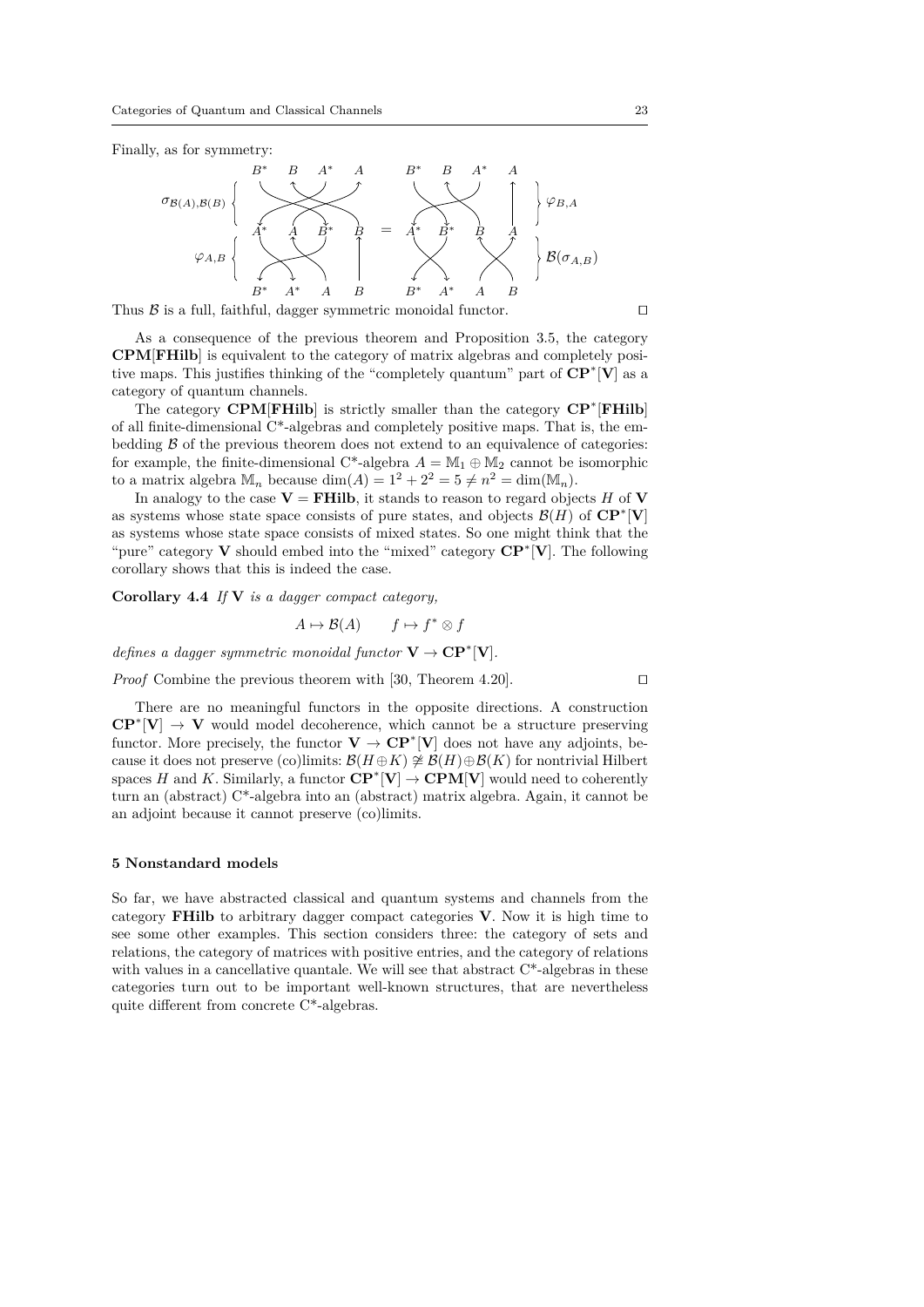# 5.1 Relations

First, recall the category **Rel**. Its objects are sets, and morphisms  $A \rightarrow B$  are relations  $R \subseteq A \times B$ . The composition of  $R: A \rightarrow B$  and  $S: B \rightarrow C$  is given by

$$
S \circ R = \{ (a, c) \in A \times C \mid \exists b \in B : (a, b) \in R, (b, c) \in S \},
$$

and  $\{(a, a) \mid a \in A\}$  is the identity on A. Cartesian product makes **Rel** into a compact category. Finally, it becomes a dagger compact category by

$$
R^{\dagger} = \{ (b, a) \mid (a, b) \in R \}.
$$

We start by investigating the objects of **CP**<sup>∗</sup> [**Rel**]. This immediately shows that these nonstandard abstract C\*-algebras are quite different from C\*-algebras (in **FHilb**): they are precisely groupoids. Recall that a *groupoid* is a category whose morphisms are all invertible [24].

**Proposition 5.1** *Normalisable dagger Frobenius algebras in* **Rel** *are (in one-to-one correspondence with) groupoids.*

*Proof* By [18, Theorem 7], it suffices to show that normalisability implies speciality in **Rel**. Let  $(A, \hat{\phi}, \hat{\phi}, \hat{\phi})$  be a normalisable dagger Frobenius algebra in **Rel**. Then the normaliser  $\hat{\Box}$  is an isomorphism. In **Rel**, this means  $\hat{\Box} = \{(a, z(a)) | a \in A\}$ for a bijection  $z: A \to A$ . But  $\hat{\Box}$  is also positive, and hence self-adjoint. Since all isomorphisms in **Rel** are unitary, *z* equals its own inverse. Therefore  $\hat{\uparrow} \circ \hat{\uparrow} = 1_A$ , that is,  $(A, \hat{A})$  is special.

Explicitly, the set  $A = \text{Mor}(\mathbf{G})$  of morphisms of a groupoid **G** becomes an abstract C\*-algebra in **Rel** under

$$
\mathcal{L}_{\mathcal{K}} = \{ ((g, f), g \circ f) \mid f \text{ and } g \text{ are composable morphisms in } \mathbf{G} \},\
$$

$$
\mathcal{L} = \{ (*, 1_a) \mid a \text{ is an object of } \mathbf{G} \}.
$$

The proof of the previous proposition illustrates that we may take  $\hat{\Box} = 1_A$ , but that normalisers of dagger Frobenius algebras are not unique.

Next, we determine the morphisms of **CP**<sup>∗</sup> [**Rel**].

**Definition 5.2** A relation  $R \subseteq \text{Mor}(\mathbf{G}) \times \text{Mor}(\mathbf{H})$  between groupoids **G** and **H** *repects inverses* when  $(g, h) \in R$  implies  $(g^{-1}, h^{-1}) \in R$  and  $(1_{dom(g)}, 1_{dom(h)}) \in R$ .

**Proposition 5.3** *The category* **CP**<sup>∗</sup> [**Rel**] *is isomorphic to the category of groupoids and relations respecting inverses.*

*Proof* Unfolding definitions shows that a morphism  $R \subseteq (A \times A) \times (B \times B)$  in **Rel** is completely positive, *i.e.* is of the form of the right-hand side of equation (2), precisely when

$$
((a, a'), (b, b') \in R \implies ((a', a), (b', b) \in R, ((a, a), (b, b)) \in R. \tag{*}
$$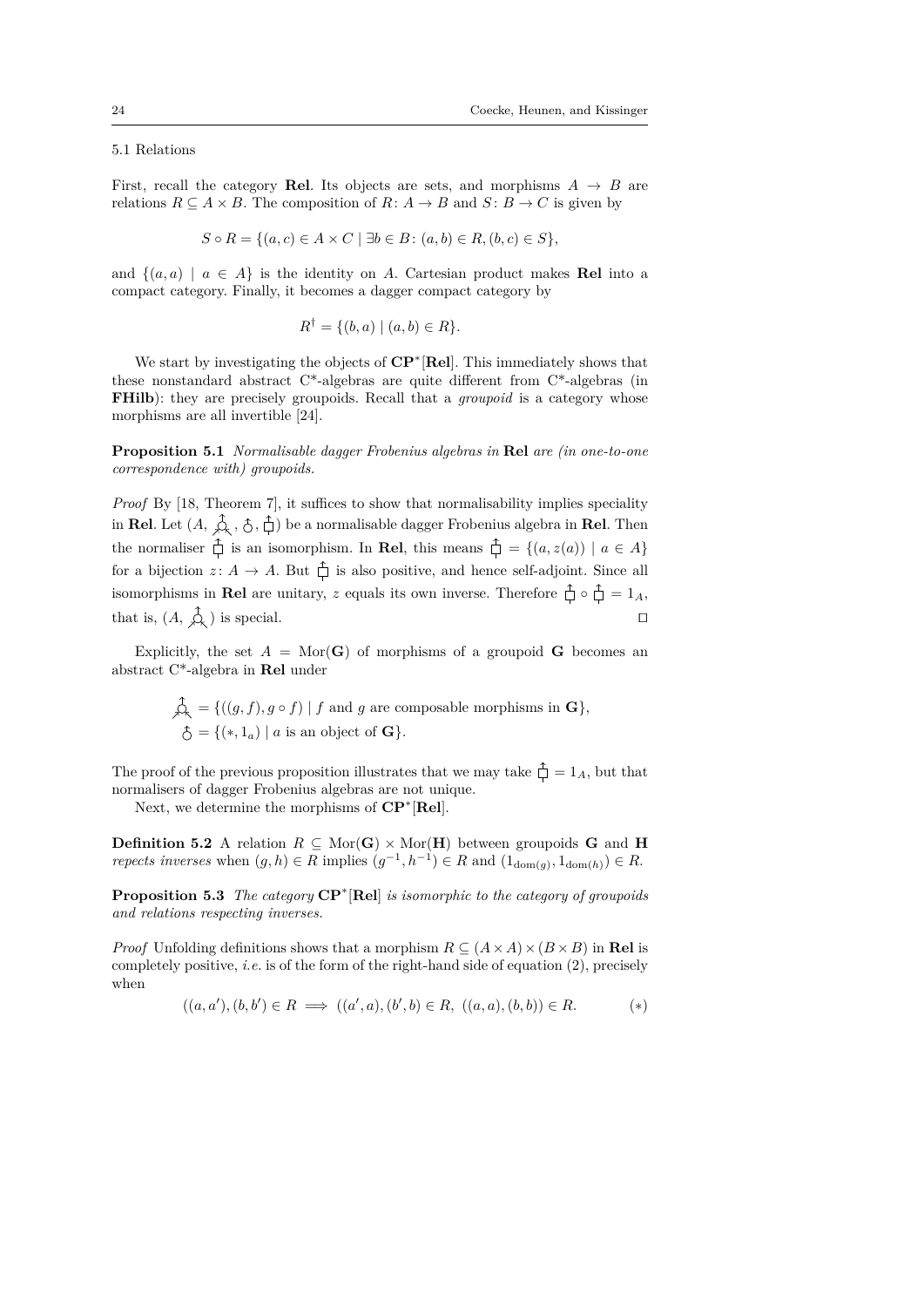If **G** and **H** are groupoids, corresponding to Frobenius algebras  $(G, \hat{\mathcal{A}})$  and  $(H, \hat{\mathcal{A}})$ , and  $R \subseteq G \times H$ , then

$$
\oint_{\mathcal{A}} = \{((g, g'), g^{-1} \circ g') \in G^3 \mid g^{-1} \text{ and } g' \text{ are composable}\},\
$$

$$
\varphi \circ R \circ \hat{\mathcal{A}} = \{((g, g'), (h, h')) \in G^2 \times H^2 \mid g^{-1} \text{ and } g' \text{ are composable}\},\
$$

$$
h^{-1} \text{ and } h' \text{ are composable}\},\
$$

$$
(g^{-1} \circ g', h^{-1} \circ h') \in R\}.
$$

Substituting this into  $(*)$  translates precisely into  $R$  respecting inverses.  $\square$ 

Next we investigate "completely quantum" objects in **CP**<sup>∗</sup> [**Rel**]. Recall that a category is *indiscrete* when there is precisely one morphism between each two objects. Indiscrete categories are automatically groupoids.

**Proposition 5.4** *The objects in* **CP**<sup>∗</sup> [**Rel**] *that are isomorphic to* B(*A*) *for some set A are (in one-to-one correspondence with) indiscrete groupoids.*

*Proof* By definition,  $\mathcal{B}(A)$  corresponds to a groupoid whose set of morphisms is  $A \times A$ , and whose composition is given by

$$
(b_2, b_1) \circ (a_2, a_1) = \begin{cases} (b_2, a_1) & \text{if } b_1 = a_2, \\ \text{undefined} & \text{otherwise.} \end{cases}
$$

We deduce that the identity morphisms of  $\mathcal{B}(A)$  are the pairs  $(a_2, a_1)$  with  $a_2 = a_1$ . So objects of  $\mathcal{B}(A)$  just correspond to elements of A. Similarly, we find that the morphism  $(a_2, a_1)$  has domain  $a_1$  and codomain  $a_2$ . Hence  $(a_2, a_1)$  is the unique morphism  $a_1 \to a_2$  in  $\mathcal{B}(A)$ .

In other words, the essential image of the embedding  $\mathcal{B}$ : **CPM**[**Rel**]  $\rightarrow$  **CP**<sup>\*</sup>[**Rel**] is the full subcategory of **CP**<sup>∗</sup> [**Rel**] consisting of indiscrete groupoids.

There are many more connections between the theory of groupoids and abstract C\*-algebras. For example, projections in an abstract C\*-algebra in **Rel** are precisely the connected components of its corresponding groupoid [11, Lemma 22].

## 5.2 Positive matrices

To conclude this section, we consider categories that are in some sense between the categories **FHilb** and **Rel**; the former can be thought of as involving matrices over the complex numbers, whereas the latter can be thought of as involving matrices over the two element set. We will consider matrices ranging over other domains.

We start with the category  $\text{Mat}(\mathbb{R}_{\geq 0})$ . Its objects are natural numbers, and a morphism  $m \to n$  is an  $m$ -by- $n$  matrix whose entries are nonnegative real numbers, *i.e.* elements of  $[0, \infty)$ . Composition is matrix multiplication, and identity matrices give identity morphisms. Tensor product acts as multiplication on objects, and as Kronecker product on morphisms.

We will determine the objects of **CP**<sup>∗</sup> [**Mat**(R<sup>≥</sup>0)] by reducing to **CP**<sup>∗</sup> [**FHilb**]. There is an obvious dagger symmetric monoidal functor  $Mat(\mathbb{R}_{\geq 0}) \to FHilb$ , sending *n* to  $\mathbb{C}^n$  with its canonical basis. Hence a normalisable dagger Frobenius algebra  $(n, \hat{\uparrow}_{\lambda}, \hat{\uparrow}, \hat{\uparrow})$  in  $\textbf{Mat}(\mathbb{R}_{\geq 0})$  also defines a C<sup>\*</sup>-algebra structure on  $\mathbb{C}^n$ . Recall that any finite-dimensional C\*-algebra *A* can be written in standard form as  $A \cong \bigoplus_k \mathbb{M}_{n_k}$ .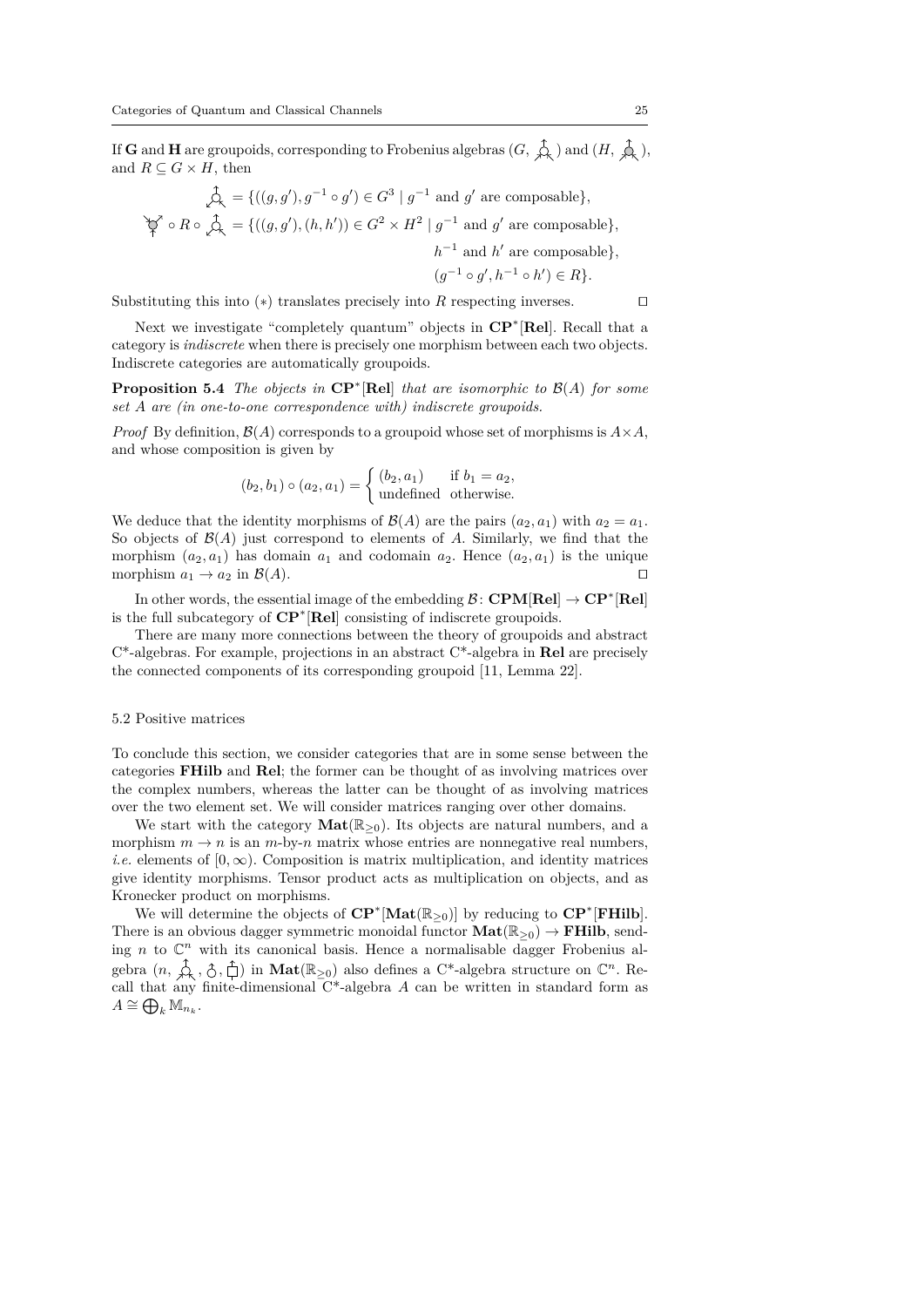**Definition 5.5** Write  $E_n = \{e_{ij} | i, j = 1, \ldots, n\}$  for the standard basis of  $\mathbb{M}_n$ . By the *matrix* of a linear map  $f: \mathbb{M}_m \to \mathbb{M}_n$ , we mean the function  $F: E_m \times$  $E_n \to \mathbb{C}$  given by the entries  $F(e_{ij}, e_{kl}) = \langle e_{kl} | f(e_{ij}) \rangle = \text{Tr}(e_{lk}f(e_{ij}))$ . This definition extends to linear maps  $f: \bigoplus_k \mathbb{M}_{m_k} \to \bigoplus_l \mathbb{M}_{n_l}$  between finite-dimensional C\*-algebras in standard form. We say that *f* is *really positive* when its matrix *F* has entries in R<sup>≥</sup>0. If *f* is completely positive and really positive, we call it *really completely positive*.

**Proposition 5.6** *The category*  $\mathbf{CP}^*[\mathbf{Mat}(\mathbb{R}_{\geq 0})]$  *is isomorphic to the category of finite-dimensional C\*-algebras in standard form and really completely positive maps.*

*Proof* The fact that the functor  $\textbf{Mat}(\mathbb{R}_{>0}) \to \textbf{FHilb}$  is dagger symmetric monoidal and faithful implies that the induced functor  $\mathbf{CP}^*[\mathbf{Mat}(\mathbb{R}_{\geq 0})] \to \mathbf{CP}^*[\mathbf{FHilb}]$  is also dagger symmetric monoidal and faithful. It is full by construction, and injective on objects. Hence it suffices to show that it is surjective on objects. First, observe that the structure maps  $\hat{\lambda}$ ,  $\hat{\zeta}$ , and  $\hat{\zeta}$  of the C<sup>\*</sup>-algebra  $\mathbb{M}_n$  are really completely positive. The matrices  $M: E_n^3 \to \mathbb{R}_{\geq 0}$  for multiplication,  $U: E_n \to \mathbb{R}_{\geq 0}$  for the unit, and  $Z: E_n^2 \to \mathbb{R}_{\geq 0}$  then take the form

$$
M(e_{ij}, e_{kl}, e_{pq}) = \delta_{jk}\delta_{ip}\delta_{lq},
$$

$$
U(e_{ij}) = \delta_{ii},
$$

$$
N(e_{ij}) = 1/\sqrt{n}.
$$

Hence  $\mathbb{M}_n$  is in the image of the functor  $\mathbf{CP}^*[\mathbf{Mat}(\mathbb{R}_{\geq 0})] \to \mathbf{CP}^*[\mathbf{FHilb}]$ . Because **CP<sup>\*</sup>**[Mat( $\mathbb{R}_{\geq 0}$ )] has biproducts, C<sup>\*</sup>-algebras in standard form are reached, too. □

Finally, let us consider matrices with entries ranging over other sets of positive numbers, such as the unit interval [0*,* 1]. To be precise, we will consider the category **Mat**(*Q*), where *Q* is a cancellative commutative quantale. Recall that a *quantale* is a partial order  $(Q, \leq)$  that has suprema of arbitrary subsets, together with a commutative multiplication  $(Q, \cdot, 1)$  satisfying

$$
x \cdot (\bigvee_i y_i) = \bigvee_i x \cdot y_i.
$$

It is cancellative when  $x \cdot y = x \cdot z$  implies  $y = z$  or  $x = 0$ , where  $0 = \bigvee \emptyset$ . For more information we refer to [28]. The extended nonnegative real numbers  $[0, \infty]$  form an example under the usual ordering and multiplication, as does the unit interval [0*,* 1]. Another example is the Boolean algebra {0*,* 1} under the usual ordering and multiplication.

The category  $\textbf{Mat}(Q)$  has sets as objects, morphisms  $A \rightarrow B$  are *Q*-valued matrices, *i.e.* functions  $A \times B \to Q$ . Composition of  $R: A \to B$  and  $S: B \to C$  is

$$
S \circ R(a, c) = \bigvee_{b} R(a, b) \cdot S(b, c).
$$

Cartesian product and matrix transpose makes this into a dagger compact category, very much like **Rel**. In fact, notice that  $\textbf{Mat}(\{0,1\}) = \textbf{Rel}^3$ 

 $^3$  Notice also that  $\mathbb{R}_{\geq 0}$  is not a quantale under its usual ordering.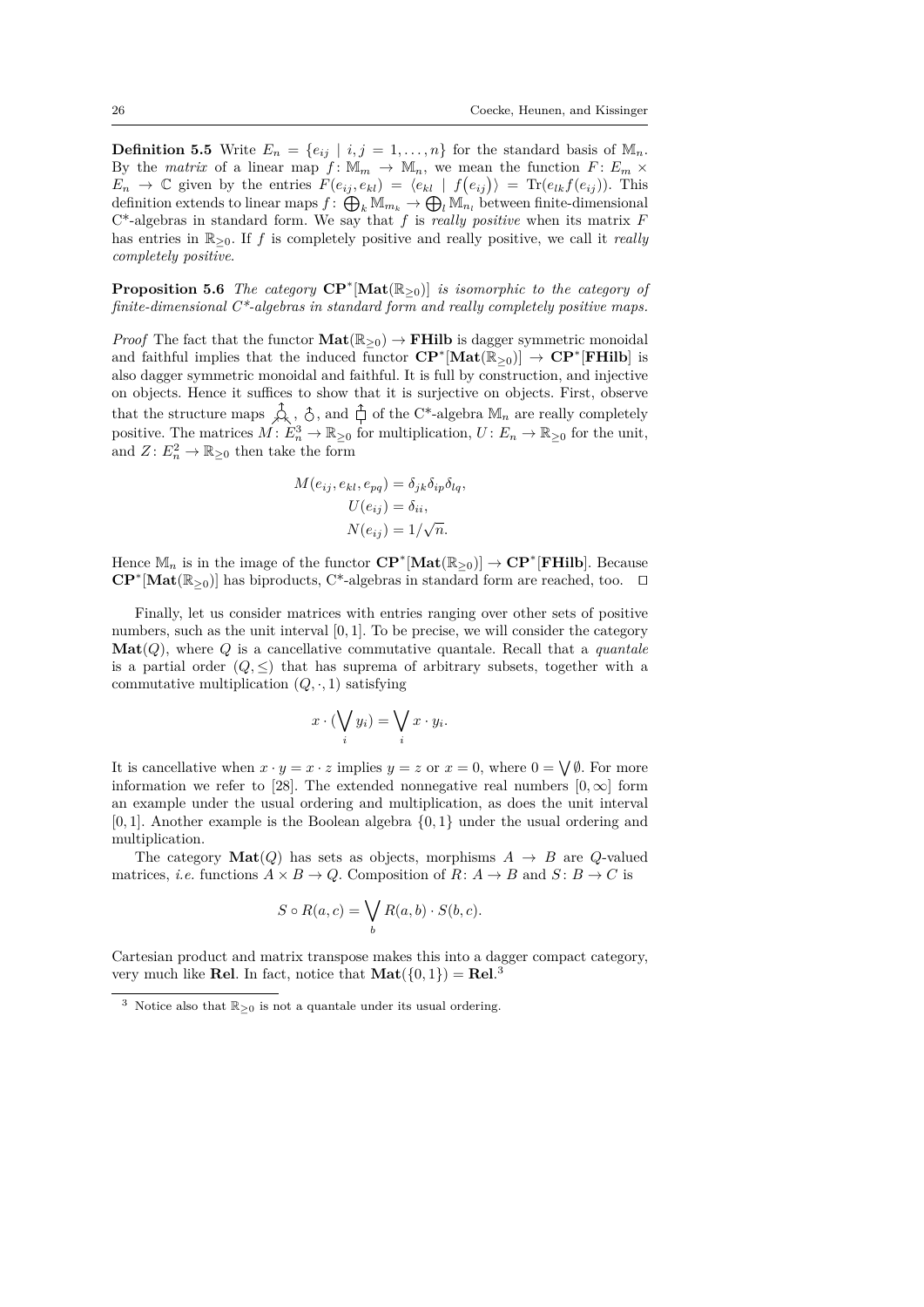**Lemma 5.7** *Any normalisable dagger Frobenius algebra in* **Mat**(*Q*) *induces a groupoid.*

*Proof* Let  $(A, \varphi, \Diamond, \Box)$  be a normalisable dagger Frobenius algebra in  $\text{Mat}(Q)$ . Notice that there is a (unique) homomorphism  $f: Q \to \{0, 1\}$  of quantales such that  $f(x) = 0$  if and only if  $x = 0$ , namely

$$
f(x) = \begin{cases} 0 & \text{if } x = 0, \\ 1 & \text{otherwise.} \end{cases}
$$

It induces a dagger symmetric monoidal functor  $f^*$ : **Mat** $(Q) \to \text{Rel}$ ; see also [2, Section 5.2. Therefore  $G := A$  becomes a dagger Frobenius algebra in **Rel** with multiplication  $f^*(\overrightarrow{\mathcal{A}})$  and unit  $f^*(\overrightarrow{\mathcal{C}})$ . Moreover,  $f^*(\overrightarrow{\mathcal{A}}) = f^*(\overrightarrow{\mathcal{A}}) \circ f^*(\overrightarrow{\mathcal{C}})^2$  by normalisability. But, as in the proof of Proposition 5.1,  $f^*(\hat{\Box})$  is a positive isomorphism in Rel, and so  $f^*(\hat{\perp})^2 = 1_G$ . At this point Lemma 2.10 guarantees that  $(G, f^*(\hat{\Box}), f^*(\hat{\Diamond}), 1_G)$  is a normalisable dagger Frobenius algebra in **Rel**, which corresponds to a groupoid by Proposition 5.1.  $\hfill\Box$ 

The previous lemma shows that if we "collapse" the matrix  $M: G^3 \to Q$  of multiplication to  $M: G^3 \to \{0, 1\}$ , it becomes the multiplication table of a groupoid. Similarly, the matrix  $U: G \to Q$  becomes the set of identities of that groupoid. The only freedom left is what nonzero elements of *Q* to place in the nonzero entries of these matrices. It is easy to obtain several constraints on these values [2, Section 5.2]. However, in general, **CP**<sup>∗</sup> [**Mat**(*Q*)] does not seem to correspond to a familiar category such as **CP**<sup>∗</sup> [**Rel**]. We refrain from explicating it further, but note that it does provide a nonstandard model that lends itself to easy calculation, for example to find counterexamples.

# **References**

- 1. Abramsky, S., Coecke, B.: Categorical quantum mechanics, pp. 261–324. Elsevier (2008) 2. Abramsky, S., Heunen, C.: H\*-algebras and nonunital frobenius algebras: first steps in infinite-dimensional categorical quantum mechanics. Clifford Lectures, AMS Proceedings of Symposia in Applied Mathematics **71**, 1–24 (2012)
- 3. Alicki, R.: Comment on 'reduced dynamics need not be completely positive'. Physical Review Letters **75**, 3020 (1995)
- 4. Bhatia, R.: Positive definite matrices. Princeton University Press (2007)
- 5. Boixo, S., Heunen, C.: Entangled and sequential quantum protocols with dephasing. Physical Review Letters **108**, 120,402 (2012)
- 6. Choi, M.D.: Completely positive linear maps on complex matrices. Linear Algebra and Its Applications **10**(3), 285–290 (1975)
- 7. Coecke, B.: Axiomatic description of mixed states from Selinger's CPM–construction. Electronic Notes in Theoretical Computer Science **210**, 3–13 (2008)
- 8. Coecke, B. (ed.): New Structures for Physics. No. 813 in Lecture Notes in Physics. Springer (2009)
- 9. Coecke, B., Duncan, R.: Interacting quantum observables: categorical algebra and diagrammatics. New Journal of Physics **13**, 043,016 (2011)
- 10. Coecke, B., Heunen, C.: Pictures of complete positivity in arbitrary dimension. In: Electronic Proceedings in Theoretical Computer Science, vol. 95, pp. 27–35 (2012)
- 11. Coecke, B., Heunen, C., Kissinger, A.: Compositional quantum logic. In: B. Coecke, L. Ong, P. Panangaden (eds.) Computation, Logic, Games, and Quantum Foundations, no. 7860 in Lectures Notes in Computer Science, pp. 21–36. Springer (2013)